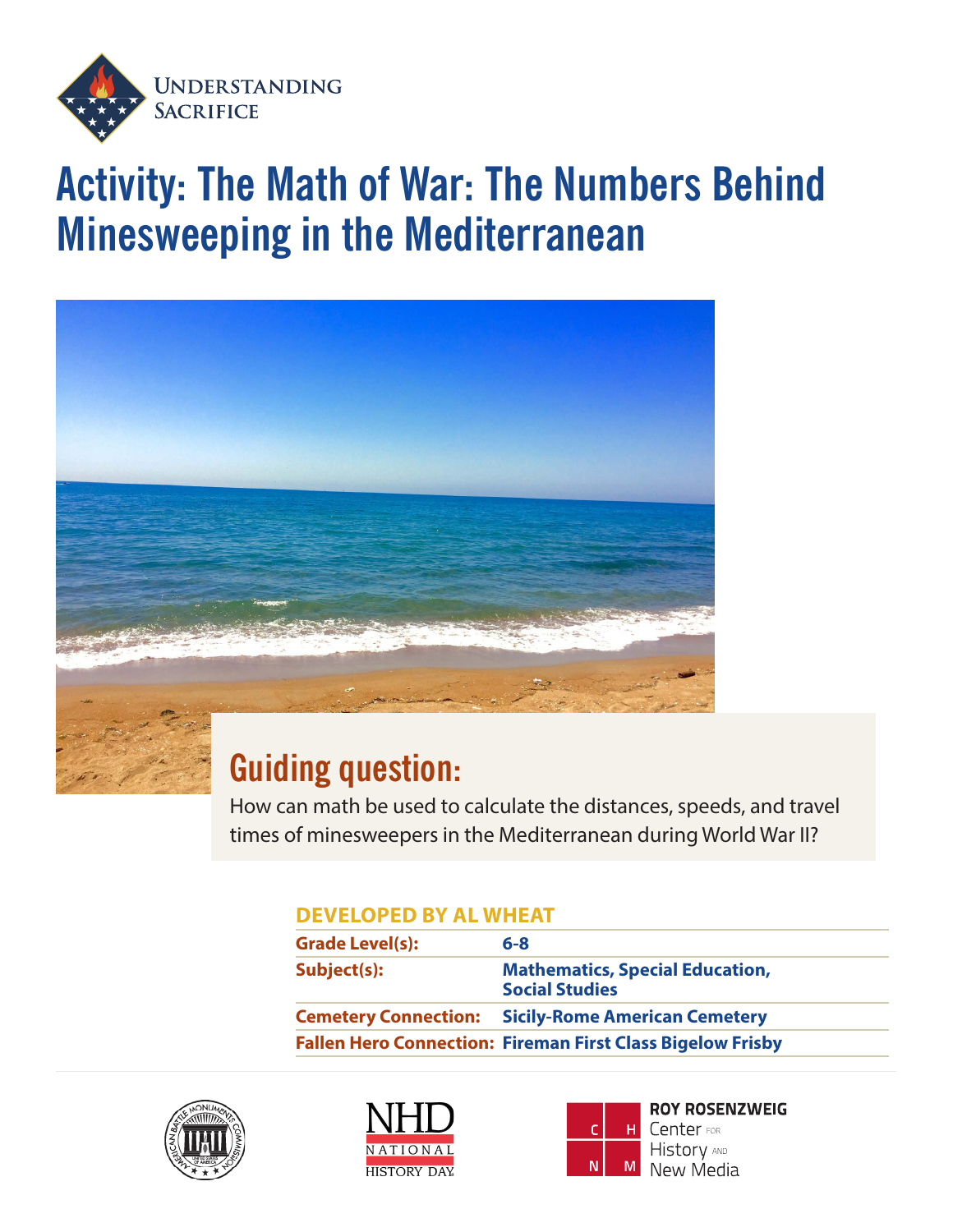## **Overview**

Students will calculate distance, speed, and travel time of minesweepers based on ratios and scales on a map. They will learn about the role of minesweepers using primary and secondary sources, including ABMC's *Liberating Rome Interactive*. The role of minesweepers was integral in securing the Anzio beachhead during the Italian liberation. Students will also demonstrate their knowledge of the role of minesweepers in a writing exercise.

## **Historical Context**

To prepare for the Anzio invasion and subsequent landings in the Mediterranean, the Allied forces deployed minesweepers to find Axis mines planted to destroy ships. These minesweepers ensured the safe travel of other Allied ships during an under-appreciated and lesser known, but integral, invasion

*"Minesweepers and the sailors on them are deserving of recognition. The roles of these ships are often overlooked in history, specifically in the Mediterranean theater of World War II." — Al Wheat*

Wheat teaches at Gautier High School in Gautier, Mississippi.

during World War II. Mines were defensive measures to deter soldiers and ships from entering an area or slowing them down at the very least. A ship striking a mine could be sunk in under 20 minutes, as the USS *Swerve* demonstrates in the lesson.

# **Objectives**

At the conclusion of this lesson, students will be able to

- Calculate the routes of minesweepers and shipping vessels using scale and ratios;
- Determine the speed and travel time of ships using the ratios and distances traveled;
- Explain the role of minesweepers in World War II; and
- Summarize how math played a role in World War II's Mediterranean Theater.

# **Standards Connections**

### **Connections to Common Core**

**CCSS.MATH.CONTENT.6.RP.A1** Understand the concept of a ratio and use ratio language to describe a ratio relationship between two quantities.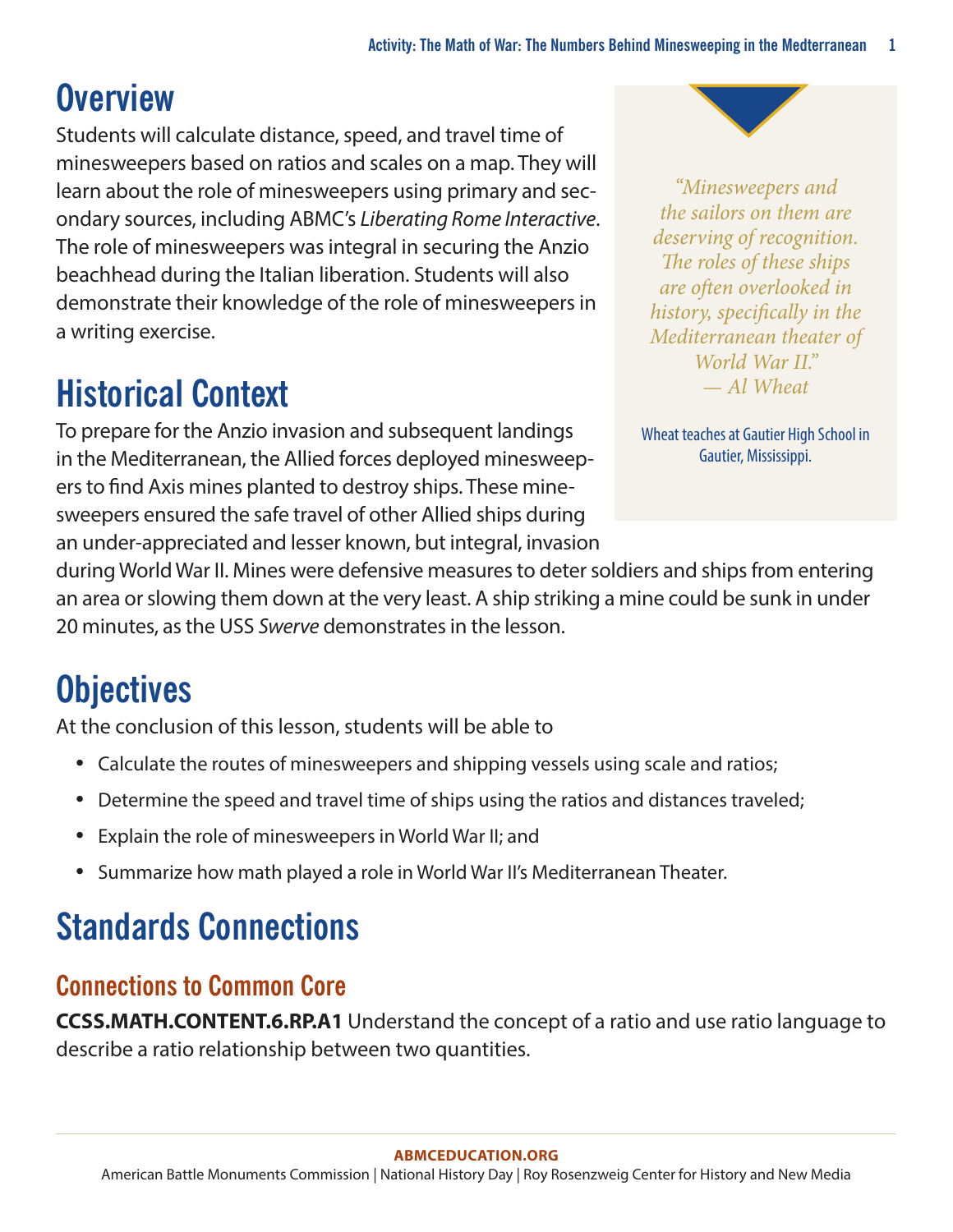**CCSS.MATH.CONTENT.7.RP.A.1** Compute unit rates associated with ratios of fractions, including ratios of lengths, areas and other quantities measured in like or different units.

### **Connections to C3 Framework**

**D2.Geo.2.6-8.** Use maps, satellite images, photographs, and other representations to explain relationships between the locations of places and regions, and changes in their environmental characteristics.

**D2.His.3.6-8.** Use questions generated about individuals and groups to analyze why they, and the developments they shaped, are seen as historically significant.

### **Documents Used** ★ **indicates an ABMC source**

### **Primary Sources**

"Last Minutes of the *Swerve*" C. Joseph Socha, *Don't Call me Clarence* (excerpt) [http://www.uss-swerve.com/socha\\_story.htm](http://www.uss-swerve.com/socha_story.htm)

"Minesweeping in the Royal Navy" British Broadcasting Corporation <http://www.bbc.co.uk/history/ww2peopleswar/stories/32/a3531232.shtml>

### **Secondary Sources**

Bigelow Frisby Fallen Hero Profile ★ American Battle Monuments Commission <http://abmceducation.org/understandingsacrifice/soldier/bigelow-frisby>

*Liberating Rome: The Anzio and Rome-Arno Campaigns* ★ American Battle Monuments Commission [https://abmc.gov/sites/default/files/interactive/interactive\\_files/ROME\\_web/](https://abmc.gov/sites/default/files/interactive/interactive_files/ROME_web/)

Italy Map University of Texas Library [http://www.lib.utexas.edu/maps/europe/italy\\_trans-2005.jpg](http://www.lib.utexas.edu/maps/europe/italy_trans-2005.jpg)

Samantha Wright, "Idaho StoryCorps: World War II Minesweepers Recall Life At Sea" Boise State Public Radio [http://boisestatepublicradio.org/post/idaho-storycorps-world-war-ii-minesweepers-recall](http://boisestatepublicradio.org/post/idaho-storycorps-world-war-ii-minesweepers-recall-life-sea)[life-sea](http://boisestatepublicradio.org/post/idaho-storycorps-world-war-ii-minesweepers-recall-life-sea)

#### **[ABMCEDUCATION.ORG](http://abmceducation.org)**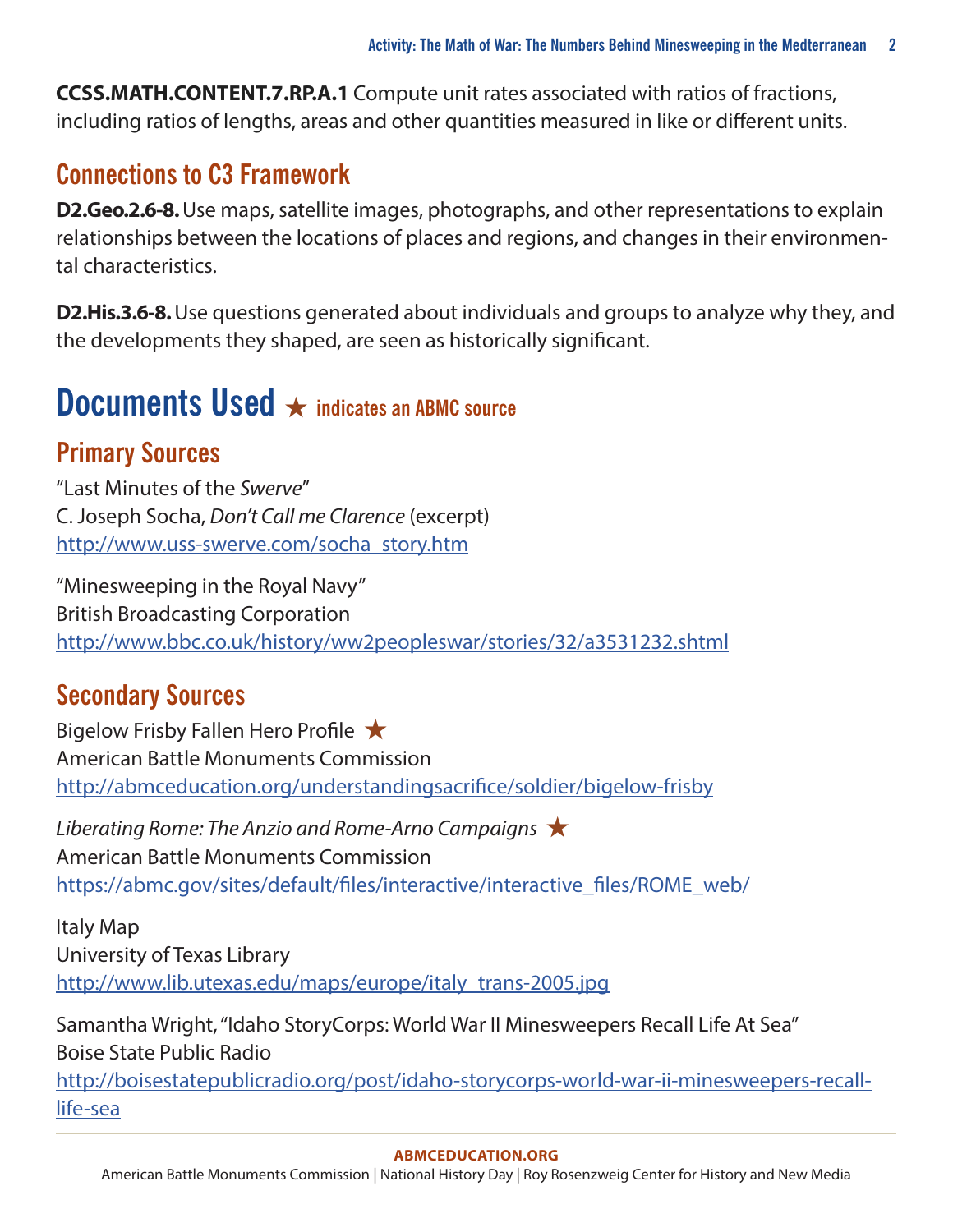# **Materials**

- Computers to load *Liberating Rome* and USS *Swerve* website
- Minesweeper Math Sample Problems
- Minesweeper Math Worksheet
- Minesweeper Math Worksheet Answer Key
- Math in the Mediterranean Reflection Assignment
- Math in the Mediterranean Reflection Assignment Rubric
- Rulers and/or protractors
- Colored pencils

### **Lesson Preparation**

- Print one copy of the Italy Map for every student.
- Print (or make available digitally) one copy of the following for each student:
	- Bigelow Frisby Fallen Hero Profile
	- "Last Minutes of the *Swerve*"
	- "Minesweeping in the Royal Navy"
	- "Idaho StoryCorps: World War II Minesweepers Recall Life At Sea"
- Write the opening question, *How is math used in war?* on the board.
- Set up classroom technology, if necessary.
- Test all online resources before class.

# **Procedure**

### **Activity One: Math in Wartime (35 minutes)**

- Direct students to the question on the board. Read the question aloud for the students, *How is math used in war?* 
	- Solicit responses.
	- Guide the answers towards appropriate responses (weights, distances, speed, etc.) if students are struggling.
	- Write answers on the board for students.
	- Confirm or add to students' answers.
	- Lead a class discussion to help students understand how math relates to war.
- Lead a discussion about the role of World War II minesweepers, as well as Fireman First Class Bigelow Frisby's history.
- Pass out (or make available digitally) one copy of the following for each student: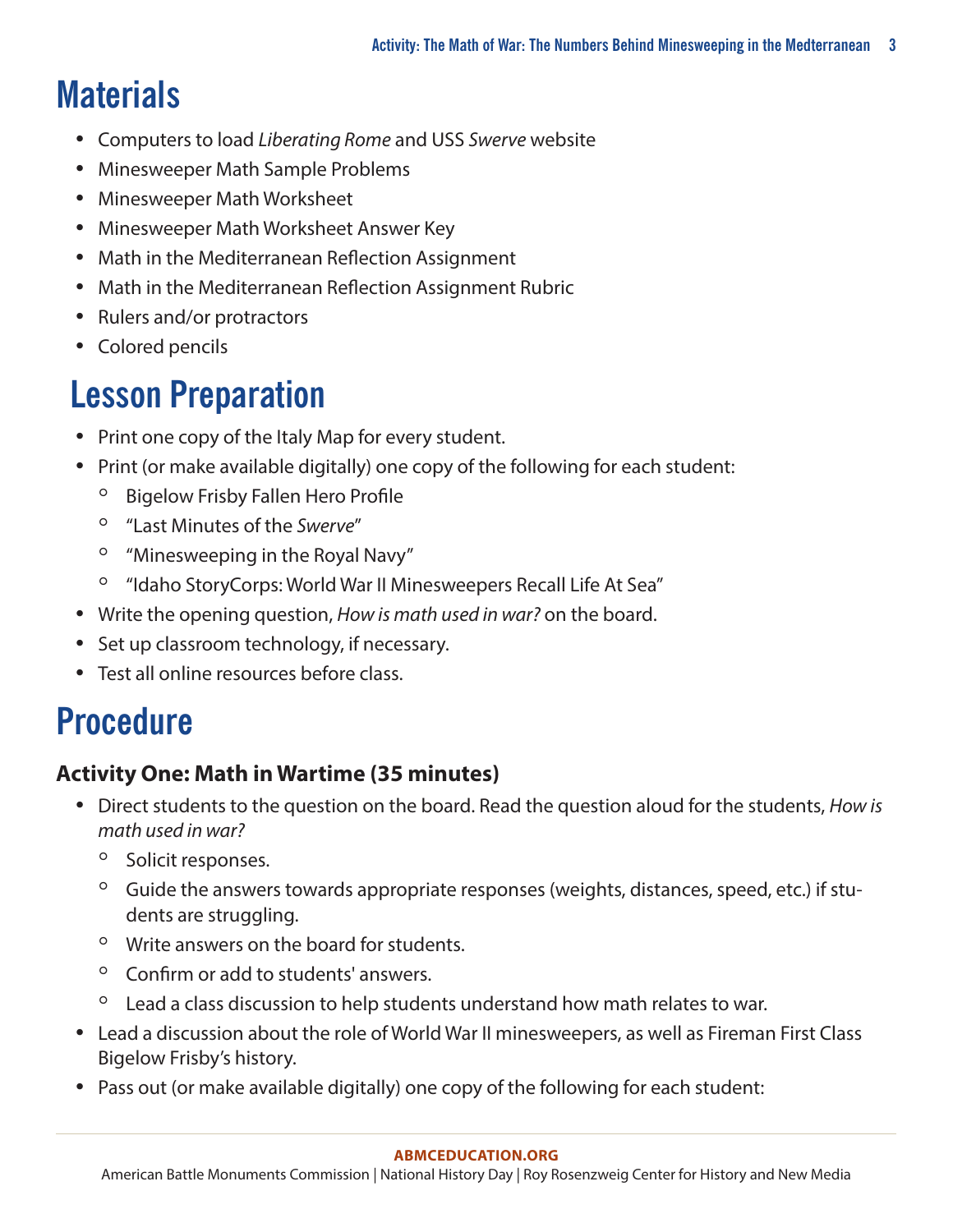- Bigelow Frisby Fallen Hero Profile
- "Last Minutes of the *Swerve*"
- "Minesweeping in the Royal Navy"
- "Idaho StoryCorps: World War II Minesweepers Recall Life At Sea"
- Ask students to read the materials (individually or in small groups) and share what they have learned.
- Lead a class discussion. Some questions could include:
	- *What is a minesweeper?*
	- *What is the role of a minesweeper in a time of war?*
	- *What happened to the USS* Swerve*?*
	- *What was the experience like for sailors who served on minesweepers in the British and American Navies?*

### **Activity Two: Minesweeper Math (30 minutes)**

- Link students to the *Liberating Rome Interactive* and USS *Swerve* website.
- Distribute the Italy Map to students.
- Demonstrate the Minesweeper Math Sample Problems with the class.
	- *Teacher Tip*: The sample problems require students to calculate actual distance using a scale on a map and calculate the travel time for a ship to travel from one location to another. Sample problems and answer keys are included. This lesson used straight lines and distances have been rounded to make this lesson more accessible to younger or struggling students.
- Distribute rulers and give students the actual distance from Rome to Anzio.
	- Instruct students to round the distance to the tens place.
	- Have students create a scale using the inches to actual distance ratio.
	- $\degree$  Use the scale at the bottom of the map (0.5 inches = 100 miles) to help students calculate the distance.
- Guide students as they complete the Minesweeper Math Sample Problems, offering assistance and redirection as needed.
	- *Teacher Tip*: An answer key is provided in this lesson.

### **Assessment**

- Lead a classroom discussion about math and how it is involved in war; have students use specific examples from the lesson.
- Instruct students to write a one page summary of what they learned and why math was

#### **[ABMCEDUCATION.ORG](http://abmceducation.org)**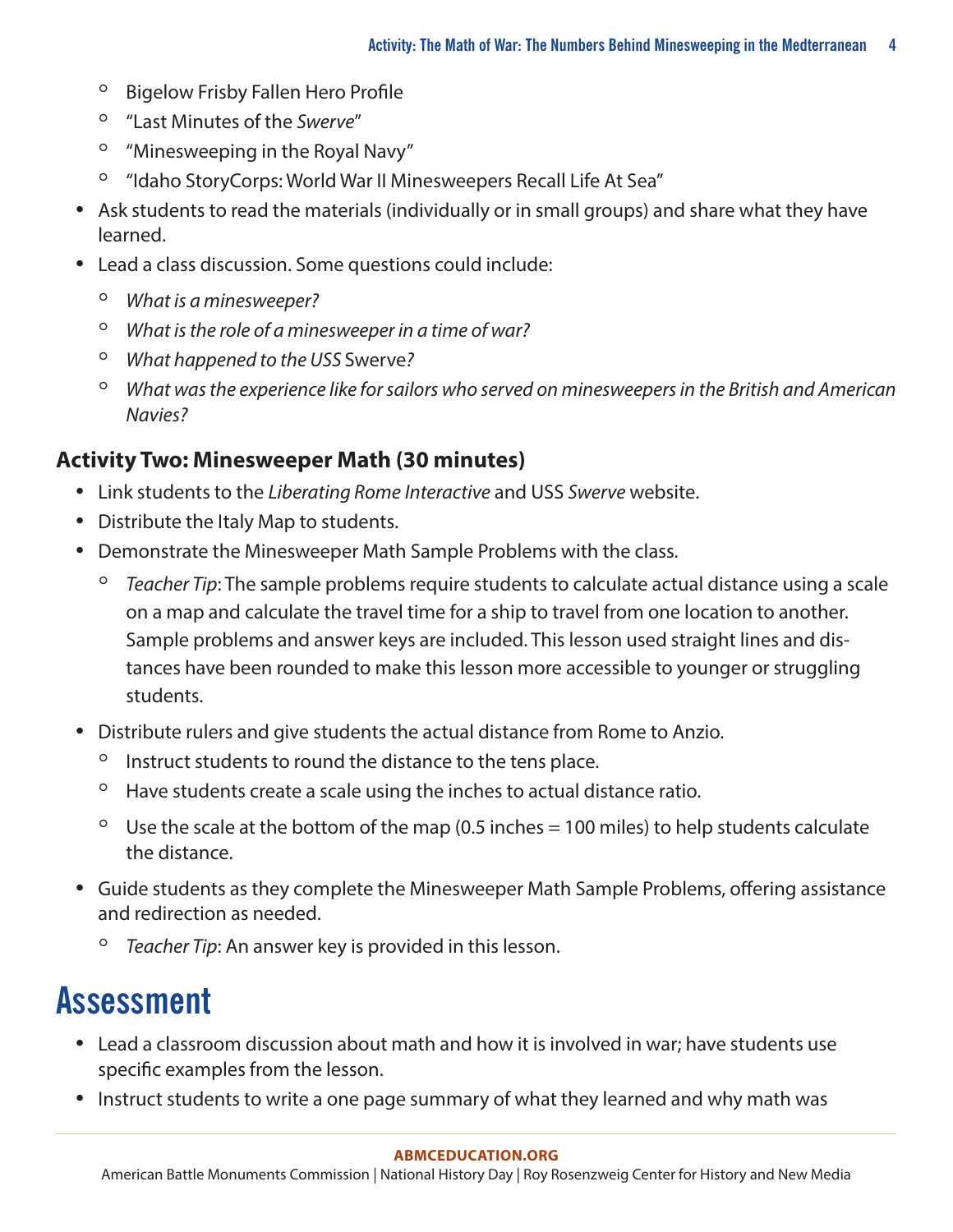important in war, specifically World War II.

• Move about the classroom to assist students as needed.

### **Methods for Extension**

- Students with more interest in the task of minesweepers can research other minesweeping missions and what daily life was like on a minesweeper in this or other theaters of war.
- Older or more advanced students can independently research minesweepers and have fewer aides provided (*i.e.*, rounding distances and weights.)
- Students can also have added rigor by using string to calculate exact distances between cities traveling along coasts instead of straight line distances.
- The American Battle Monuments Commission maintains U.S. military cemeteries overseas. These cemeteries are permanent memorials to the fallen, but it is important that students know the stories of those who rest here. To learn more about the stories of some of the men and women who made the ultimate sacrifice, visit [www.abmceducation.org/understandingsacrifice/abmc-sites.](www.abmceducation.org/understandingsacrifice/abmc-sites)

## **Adaptations**

- Teachers will find that this lesson is geared towards students with special needs.
- Students can be provided with read-aloud assistance for the websites and the documents provided. If necessary, simplified or summarized handouts could be provided for those still struggling.
- Teachers can group students to provide assistance as needed. Pairs would likely be the most effective and would work best pairing based off of ability level so that stronger students can aid weaker students.
- Translation sheets can be provided for English language learners.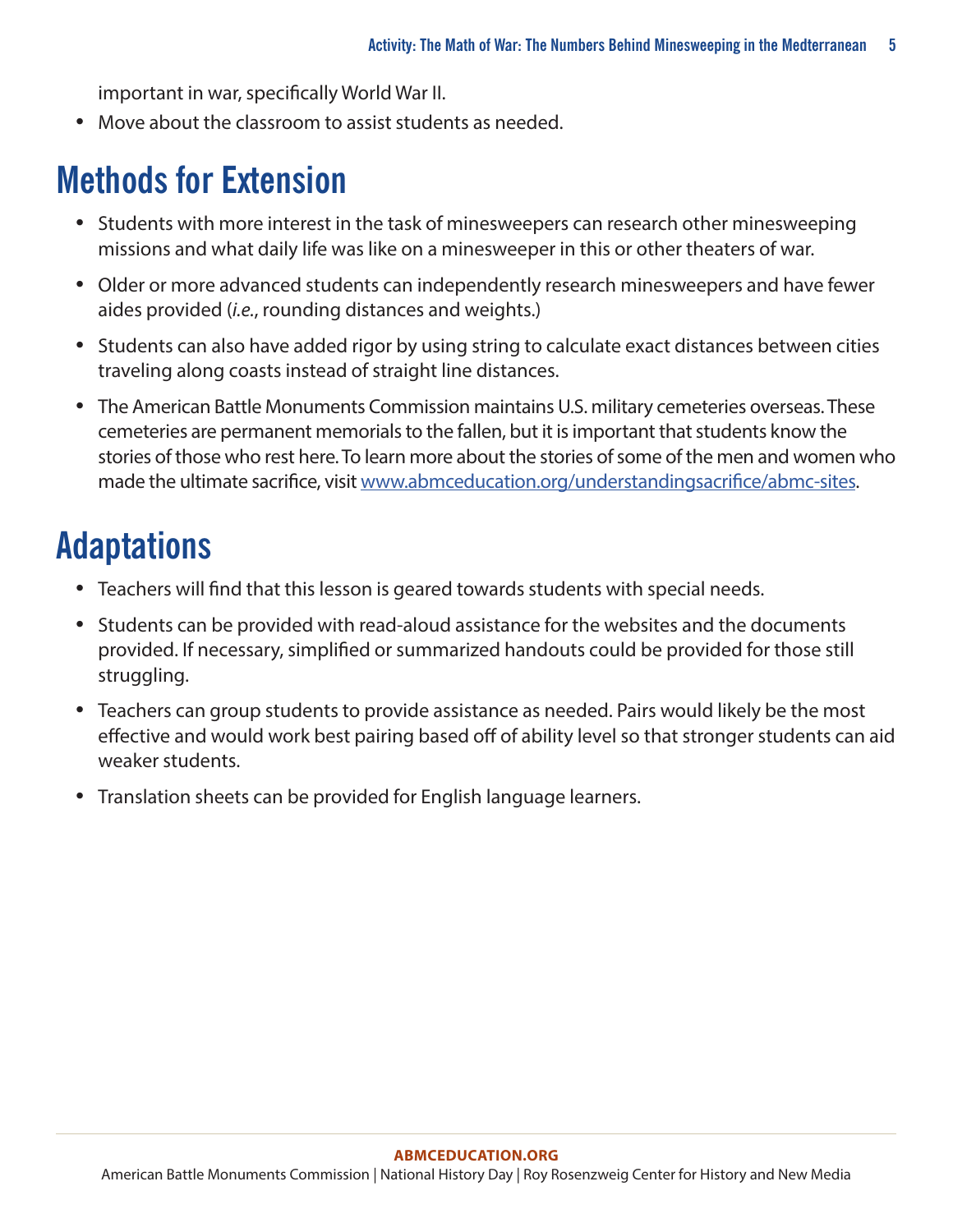## **Minesweeper Math Sample Problems**

USS *Swerve* Routes and Distances During World War II

| Naples to Palermo:        | 440 miles |
|---------------------------|-----------|
| Palermo to Bizerte:       | 200 miles |
| <b>Bizerte to Naples:</b> | 340 miles |
| Naples to Anzio:          | 100 miles |
| Anzio to Malta:           | 400 miles |
| Malta to Anzio:           | 400 miles |

Speed: Auk-class minesweepers like the USS *Swerve* can travel at 20 miles per hour.

Map Scale: Students will calculate scale using a ruler and the map. The scale should calculate to 0.5 inches/100 miles.

### **Sample Problem One:**

Measure the distance from Palermo, Italy to Bizerte, Tunisia using the ruler provided. Using the scale provided (0.5 inches/100 miles). Calculate the actual distance from Palermo, Italy to Bizerte, Tunisia.

| Step 1: Set up problem using ratios and the scale provided.                          | $0.5$ in.<br>$1$ in.           |
|--------------------------------------------------------------------------------------|--------------------------------|
|                                                                                      | $100$ miles $x$ miles          |
| Step 2: Cross multiply to create equation.                                           | $0.5x = 100$ miles             |
| Step 3: Solve.                                                                       | $0.5x$ 100 miles<br>0.5<br>0.5 |
| <b>Answer:</b> The distance from Palermo, Italy to<br>Bizerte, Tunisia is 200 miles. | $x = 200$ miles                |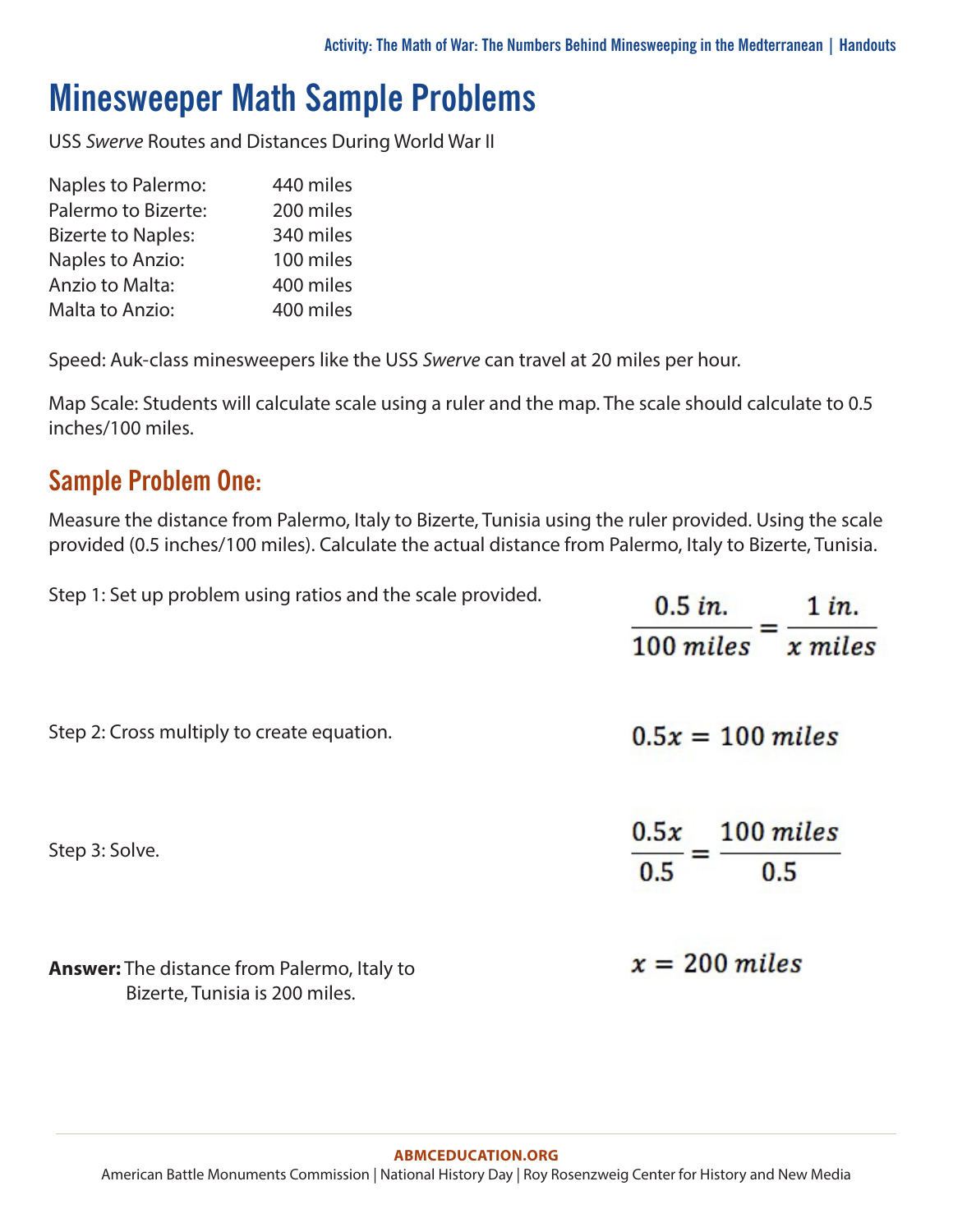### **Minesweeper Math Sample Problems cont.**

### **Sample Problem Two:**

Using the known speed of Auk-class minesweepers, like the USS *Swerve*, calculate how long it would take to travel from Palermo, Italy to Bizerte, Tunisia.

| Step 1: Set up problems using ratios.                | 200 miles<br>20 miles<br>$x$ hours<br>1 hour |
|------------------------------------------------------|----------------------------------------------|
| Step 2: Cross multiply to create equation.           | $20x = 200$ miles                            |
| Step 3: Solve.                                       | 200 miles<br>20x<br>20<br>20                 |
| <b>Answer:</b> It would take the USS Swerve 10 hours | $x=10$                                       |

to travel from Palermo, Italy to Bizerte, Tunisia.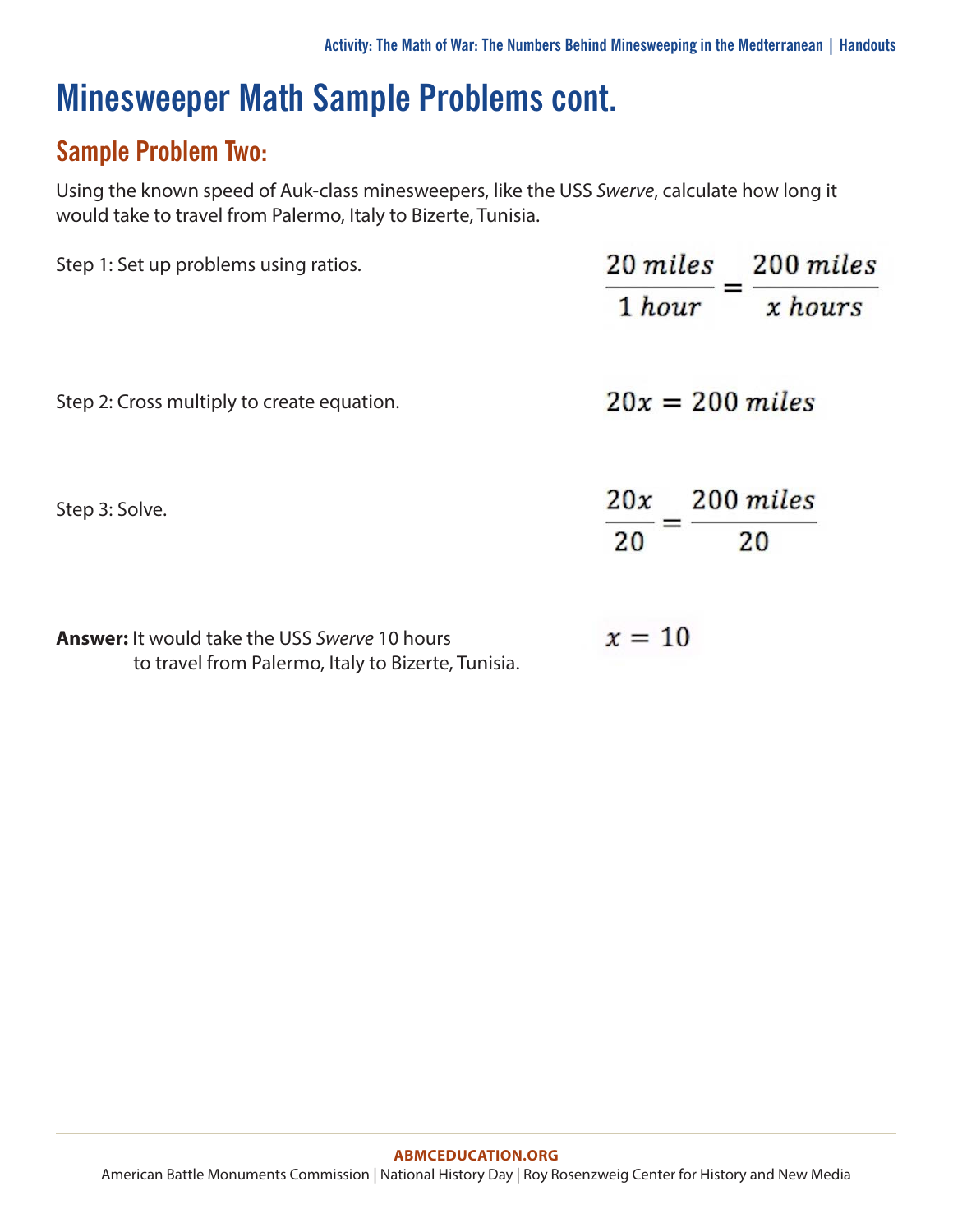### **Minesweeper Math Worksheet**

Your job is to calculate the distances, speeds, and travel times of minesweepers using ratios and scale. The example provided is for the Rome to Anzio route. Make sure you are using the correct numbers in the correct spots on your ratios. Don't forget to show your work!

Scale for the map: \_\_\_\_\_\_\_\_\_\_\_ Speed of an Auk-class minesweeper: 20 miles per hour (MPH)

### **Sample:**

| The distance from Rome to Anzio is 38 miles. | 20 miles 40 miles |                          |
|----------------------------------------------|-------------------|--------------------------|
| Rounded to nearest tenths place,             |                   |                          |
| the distance is approximately 40 miles.      |                   | $1 hour \quad x hour(s)$ |

Cross multiply.

 $40 = 20x$ 

Divide.

 $x = 2 hours$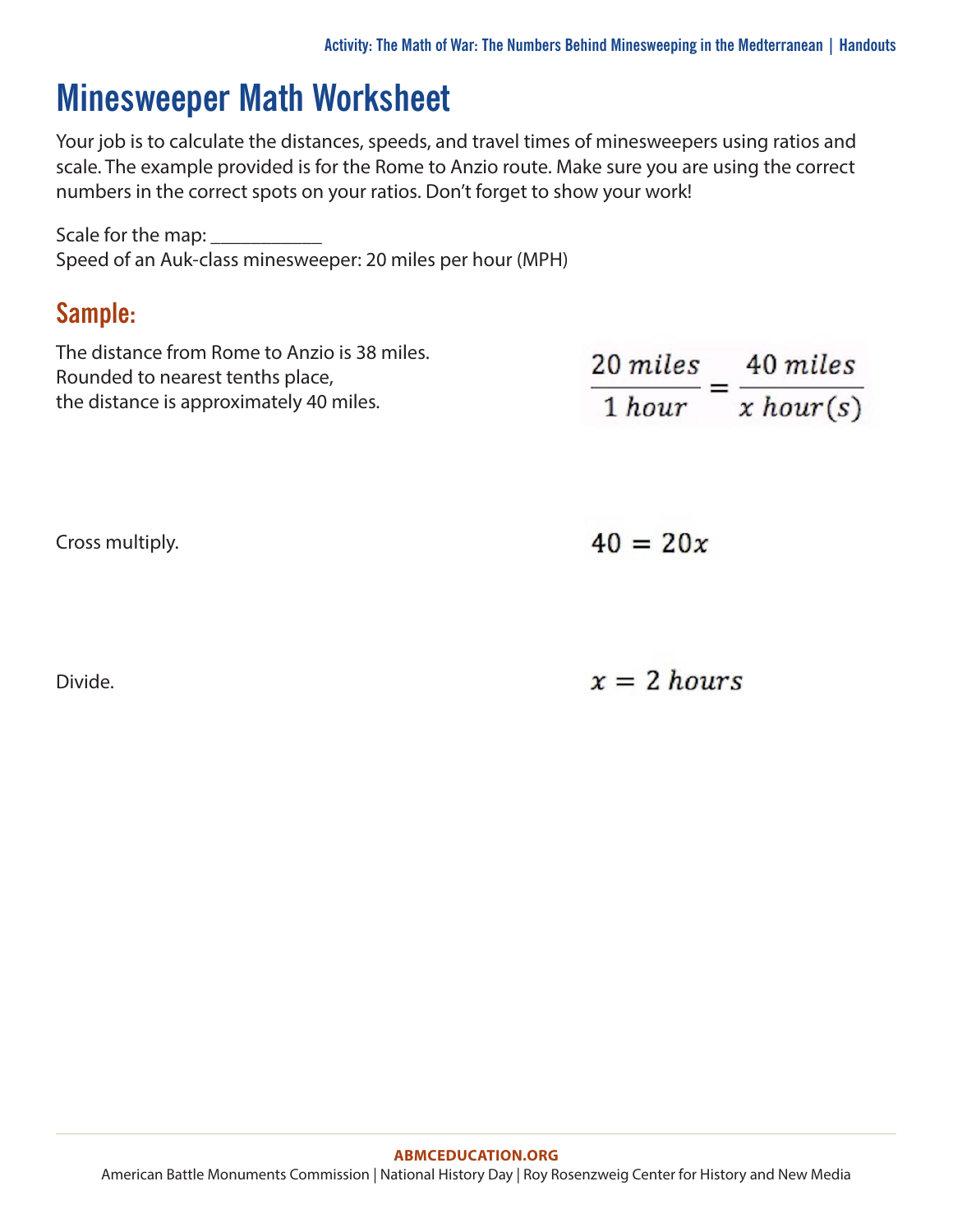### **Minesweeper Math Worksheet cont.**

#### **A: Calculate travel time for the following:**

1. Naples to Palermo

| <b>Distance</b> | <b>Travel Time</b> |
|-----------------|--------------------|
|                 |                    |
|                 |                    |
|                 |                    |
|                 |                    |
|                 |                    |

#### *Answer***:**

| Distance: |  |
|-----------|--|
|-----------|--|

Travel Time: \_\_\_\_\_\_\_\_\_\_\_

#### 2. Naples to Anzio

| <b>Distance</b> | <b>Travel Time</b> |
|-----------------|--------------------|
|                 |                    |
|                 |                    |
|                 |                    |
|                 |                    |
|                 |                    |
|                 |                    |

#### *Answer***:**

Distance: \_\_\_\_\_\_\_\_\_\_\_\_\_\_

Travel Time: \_\_\_\_\_\_\_\_\_\_\_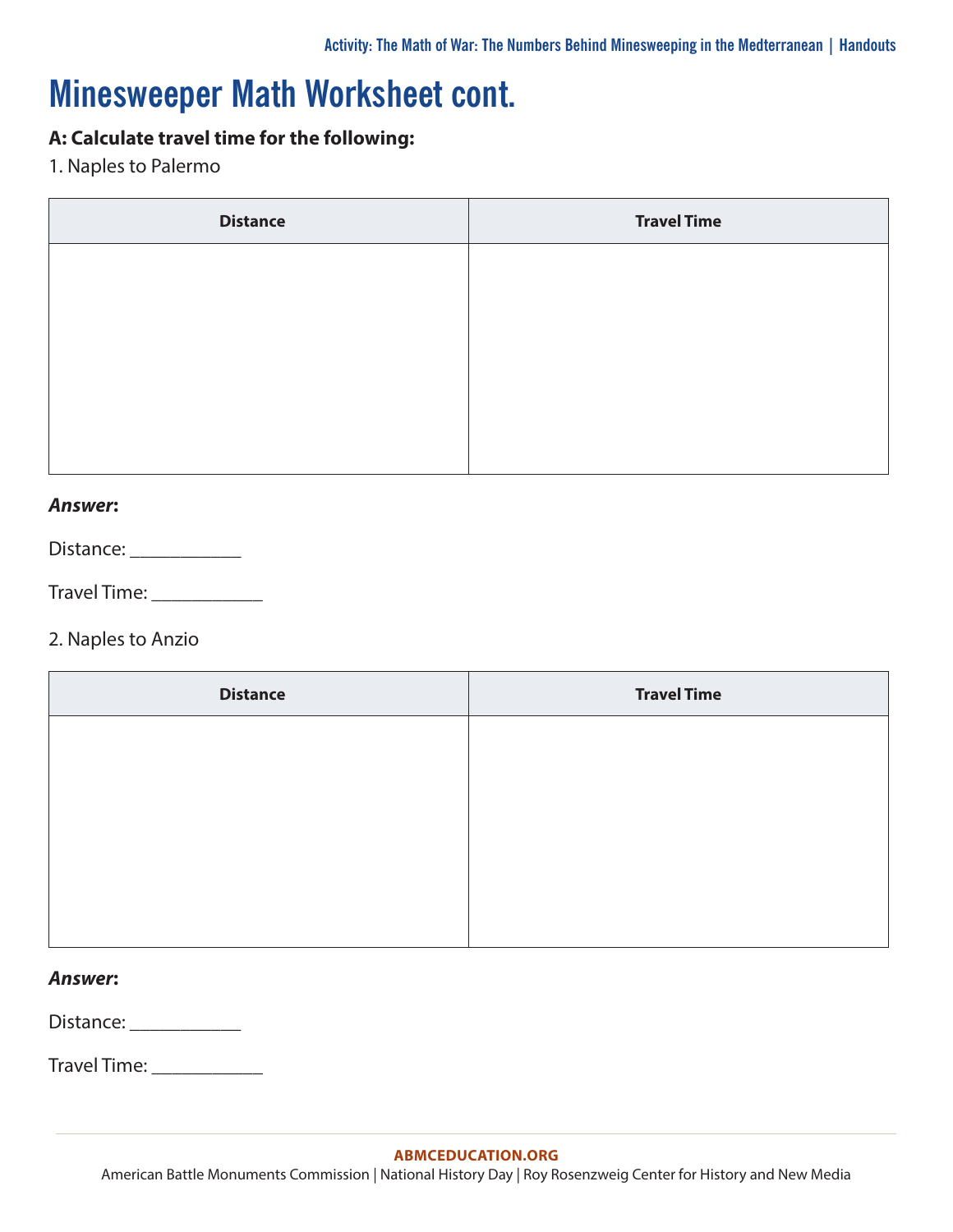## **Minesweeper Math Worksheet cont.**

#### **B: Calculate speeds for the following:**

3. Palermo to Bizerte (travel time = 5 hours)

| <b>Distance</b> | <b>Speed</b> |
|-----------------|--------------|
|                 |              |
|                 |              |
|                 |              |
|                 |              |
|                 |              |

#### *Answer***:**

Distance**:** \_\_\_\_\_\_\_\_\_\_\_

Speed**:** \_\_\_\_\_\_\_\_\_\_\_

4. Anzio to Malta (travel time = 5.5 hours)

| <b>Distance</b> | <b>Speed</b> |
|-----------------|--------------|
|                 |              |
|                 |              |
|                 |              |
|                 |              |
|                 |              |

#### *Answer***:**

Distance**:** \_\_\_\_\_\_\_\_\_\_\_

Speed**:** \_\_\_\_\_\_\_\_\_\_\_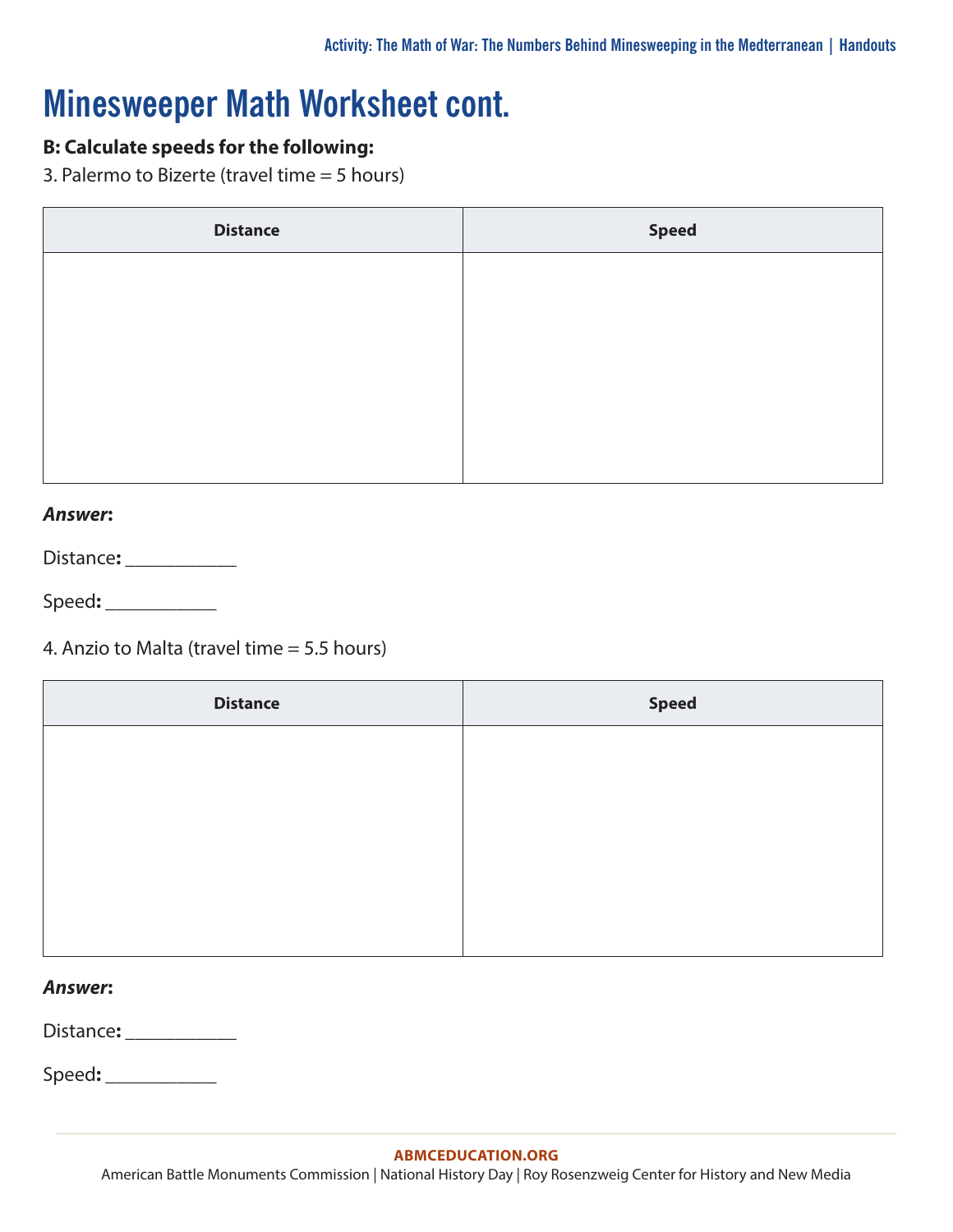### **Minesweeper Math Worksheet cont.**

#### **C: Calculate distance for the following WITHOUT using scale:**

5. Bizerte to Naples (speed = 20MPH, travel time = 17 hours)

| <b>Distance</b> |
|-----------------|
|                 |
|                 |
|                 |
|                 |
|                 |

#### *Answer***:**

Distance**:** \_\_\_\_\_\_\_\_\_\_\_

6. Malta to Anzio (speed = 20MPH, travel time = 20 hours)

**Distance**

#### *Answer***:**

Distance**:** \_\_\_\_\_\_\_\_\_\_\_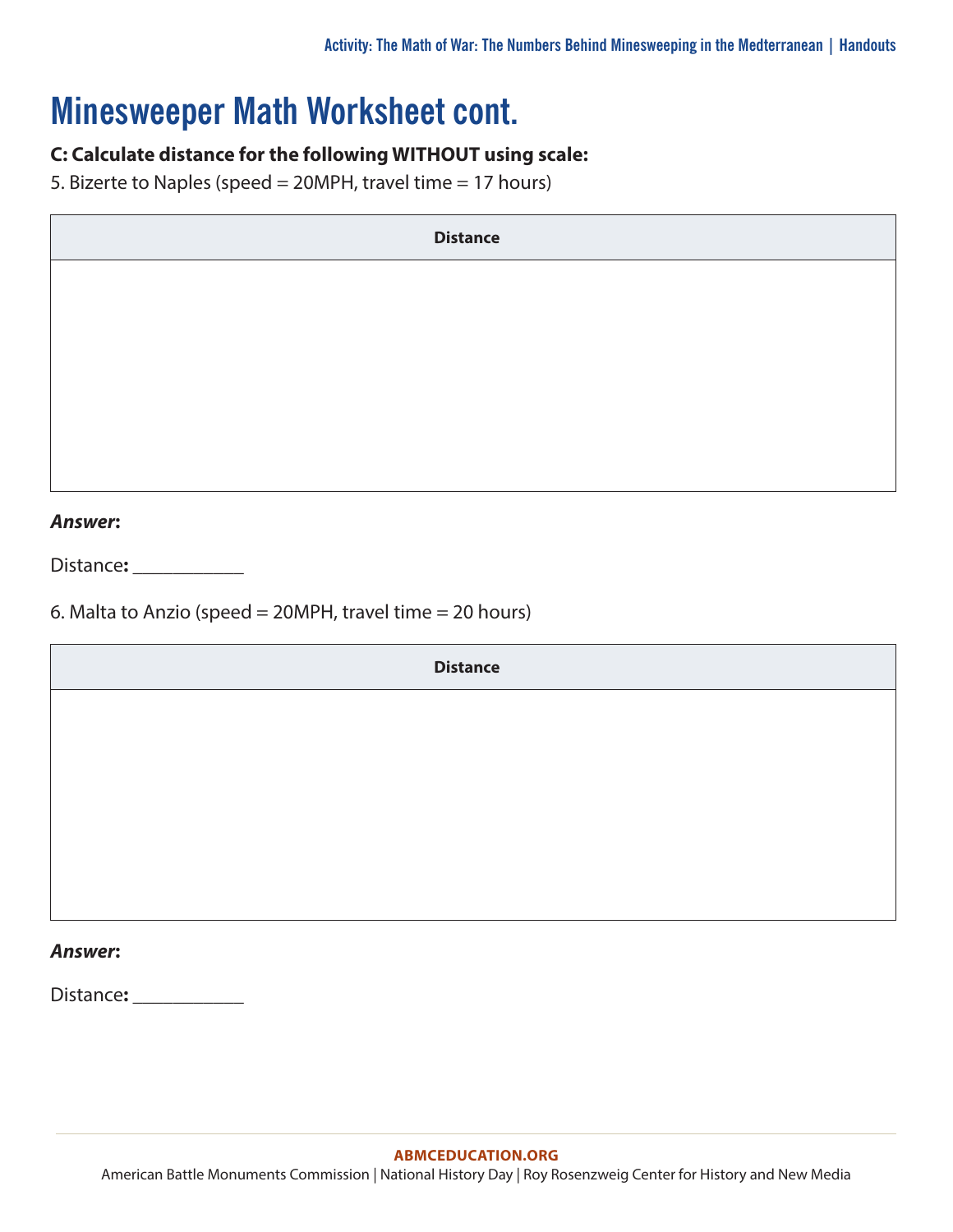## **Minesweeper Math Worksheet Answer Key**

#### **A. Calculate travel time for the following:**

1. Naples to Palermo Distance: 440 miles Travel time: 22 hours

2. Naples to Anzio Distance: 100 miles Travel time: 4 hours

#### **B. Calculate speeds for the following:**

3. Palermo to Bizerte (travel time = 5 hours) Distance: 200 miles Speed: 40 MPH

4. Anzio to Malta Distance: 400 miles Speed: 50 MPH

### **C. Calculate distance for the following WITHOUT using scale:**

5. Bizerte to Naples (speed = 20MPH, travel time = 17 hours) Distance: 340 miles

6. Malta to Anzio (speed  $= 20$ MPH, travel time  $= 20$  hours) Distance: 400 miles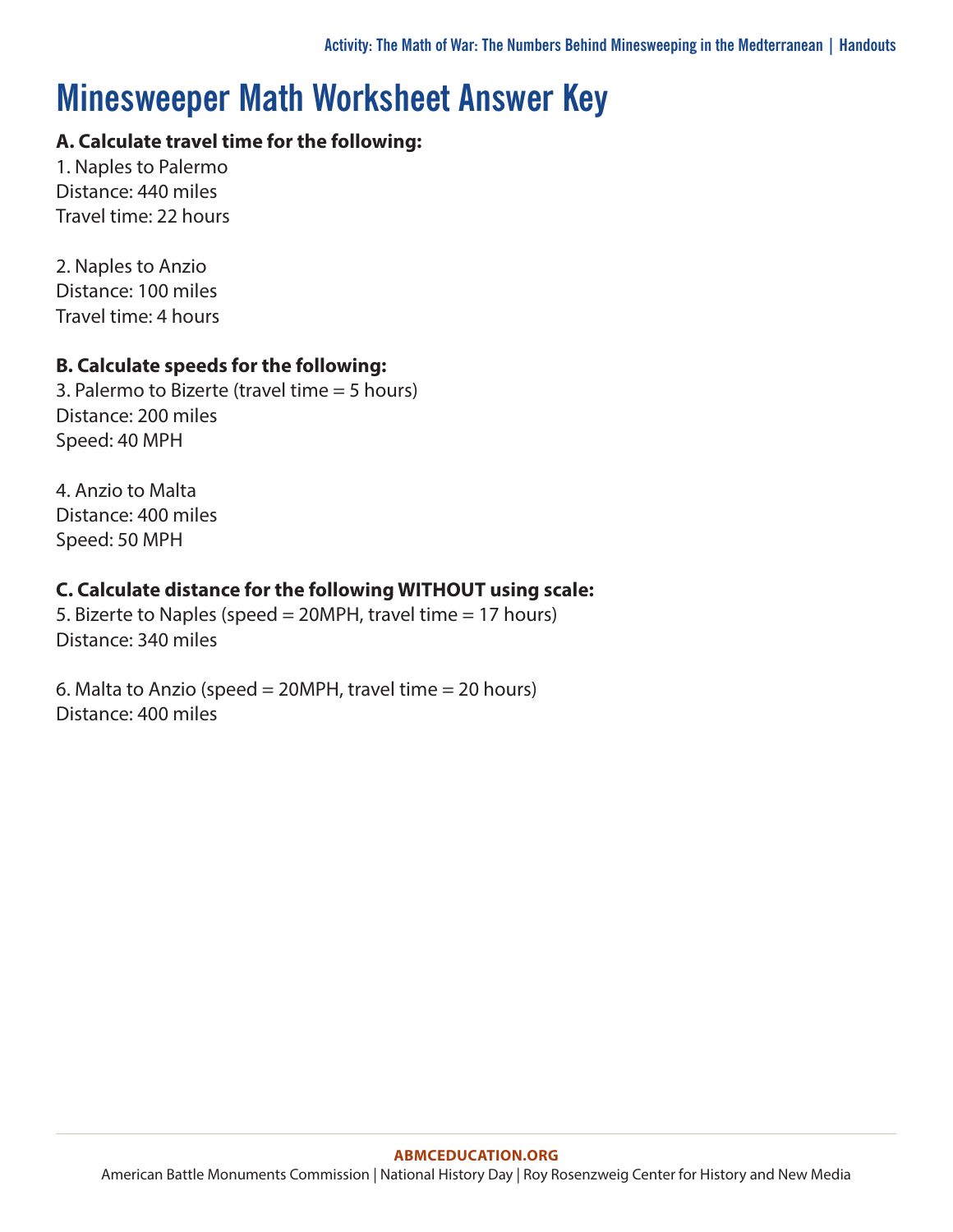# **Math in the Mediterranean Reflection Assignment**

Write a one-page summary explaining how math was used in World War II. Include details and specific examples to support your summary.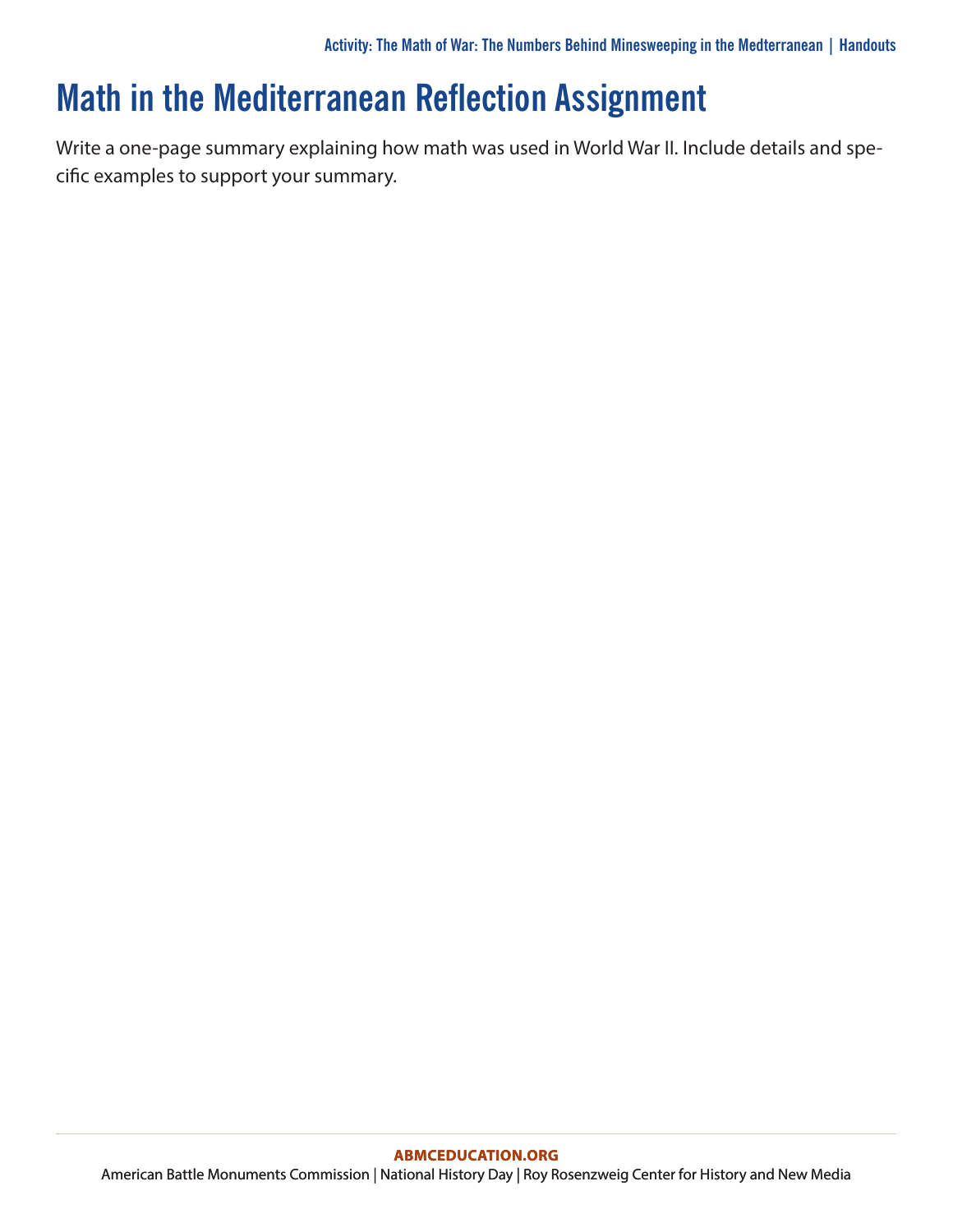## **Math in the Mediterranean Reflection Assignment Rubric**

Write a one-page summary explaining how math was used in World War II. Include details and specific examples to support your summary.

|                   | <b>Advanced</b>                                                                                                             | <b>Proficient</b>                                                                              | <b>Basic</b>                                                                                                                                               | <b>Emerging</b>                                                         |
|-------------------|-----------------------------------------------------------------------------------------------------------------------------|------------------------------------------------------------------------------------------------|------------------------------------------------------------------------------------------------------------------------------------------------------------|-------------------------------------------------------------------------|
| <b>Details</b>    | Uses details,<br>explanations, and<br>examples that are<br>accurate, appropriate,<br>and fully support the<br>topic.        | Uses details,<br>explanations, and<br>examples that are<br>accurate, and support<br>the topic. | Uses some details that<br>are accurate; some<br>details that are not<br>appropriate for the<br>topic. Details used may<br>not always support the<br>topic. | Uses little or no detail<br>to support and explain<br>the topic.        |
| <b>Ideas</b>      | Strong ideas are<br>carefully and<br>imaginatively<br>presented,<br>demonstrating real<br>insight into the topic.           | Clear ideas are<br>presented that support<br>the topic.                                        | Ideas sometimes do not<br>support the main topic.                                                                                                          | Ideas are confusing<br>and do not support the<br>main topic in any way. |
| <b>Purpose</b>    | Clearly defined<br>purpose, carefully and<br>convincingly presented.                                                        | Purpose is defined<br>and understandable,<br>supported by details.                             | Purpose is vague,<br>misstated, or not always<br>supported by details.                                                                                     | There is no purpose.                                                    |
| <b>References</b> | Numerous supporting<br>references presented<br>in correct format<br>greatly add to reader<br>understanding of main<br>idea. | Many supporting<br>references usually<br>presented in the correct<br>format.                   | Few supporting<br>references or references<br>presented in the<br>incorrect format.                                                                        | No supporting<br>references.                                            |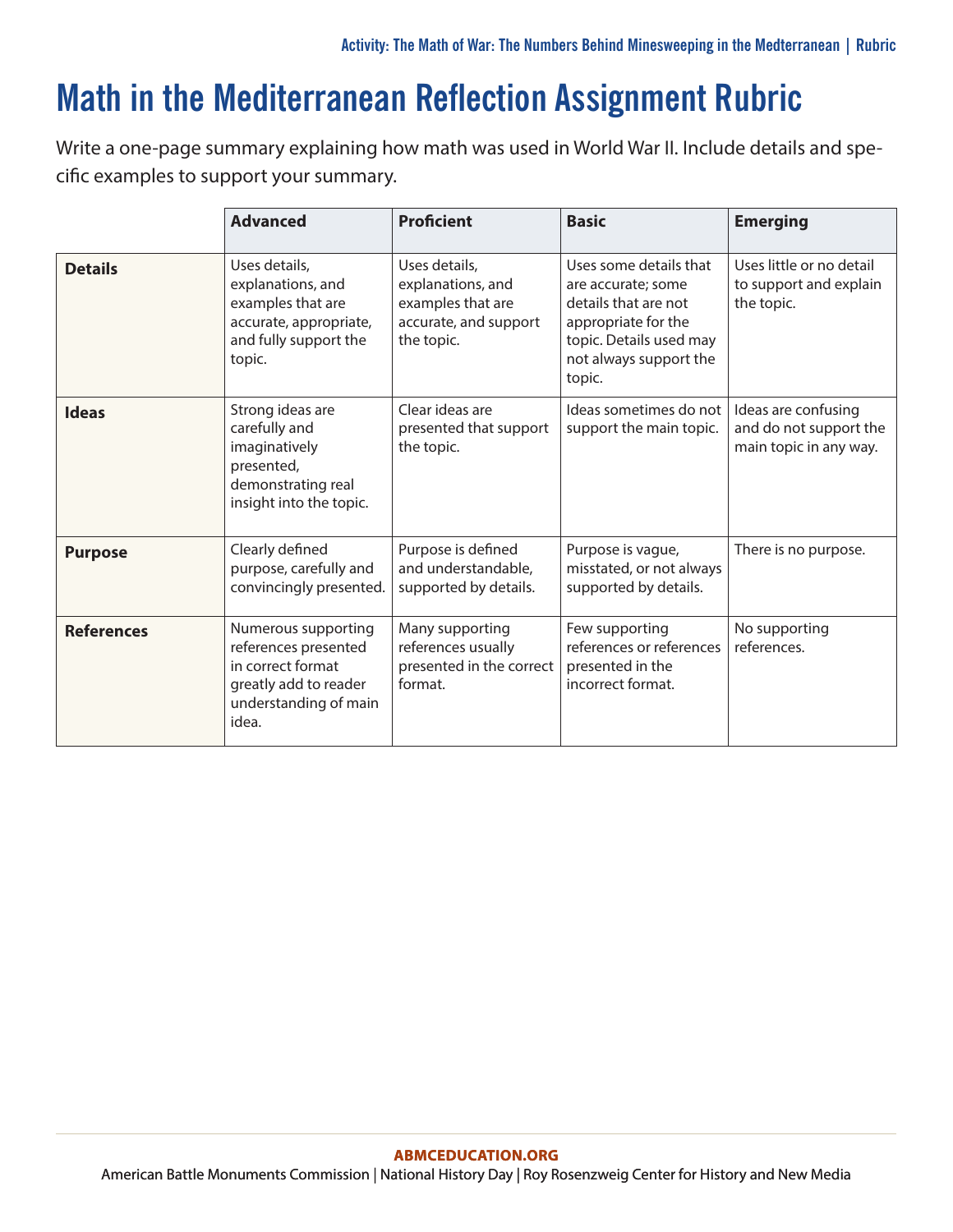## **Bigelow Frisby Fallen Hero Profile**

American Battle Monuments Commission

**Name**: Bigelow G. Frisby **Born**: April 23, 1911 **Died**: July 9, 1944 **Hometown**: Picayune, Mississippi **Entered the Military**: April 28, 1943 **Branch of Service**: U.S. Navy **Org Unit**: USS Swerve **Rank**: Fireman First Class **Award(s)**: Purple Heart **Cemetery**: Tablets of the Missing, Sicily-Rome American **Cemetery** 



Courtesy of Dennis Jackson

### **Before the War**

Bigelow G. Frisby was born on April 7, 1911, in Appleton, Wisconsin. His mother, Grace, died shortly after his birth and his aunt, Elvira Frisby raised him. Upon graduating high school, Frisby followed his father and stepfamily to Picayune, Mississippi, where he worked as an electrician for the Goodyear Yellow Pine Company.

Before enlisting, Frisby worked as a turpentine still operator for Crosby Naval Stores, a division of the Goodyear Yellow Pine Company. In 1940 he married Veda Jean Spikes of Poplarville, Mississippi, with whom he would have one daughter, Barbara. On April 28, 1943, Bigelow Frisby joined the Navy and enlisted in Jackson, Mississippi.



Goodyear Yellow Pine Company Train, Pearl River Historical Society

#### **[ABMCEDUCATION.ORG](http://abmceducation.org)**

American Battle Monuments Commission | National History Day | Roy Rosenzweig Center for History and New Media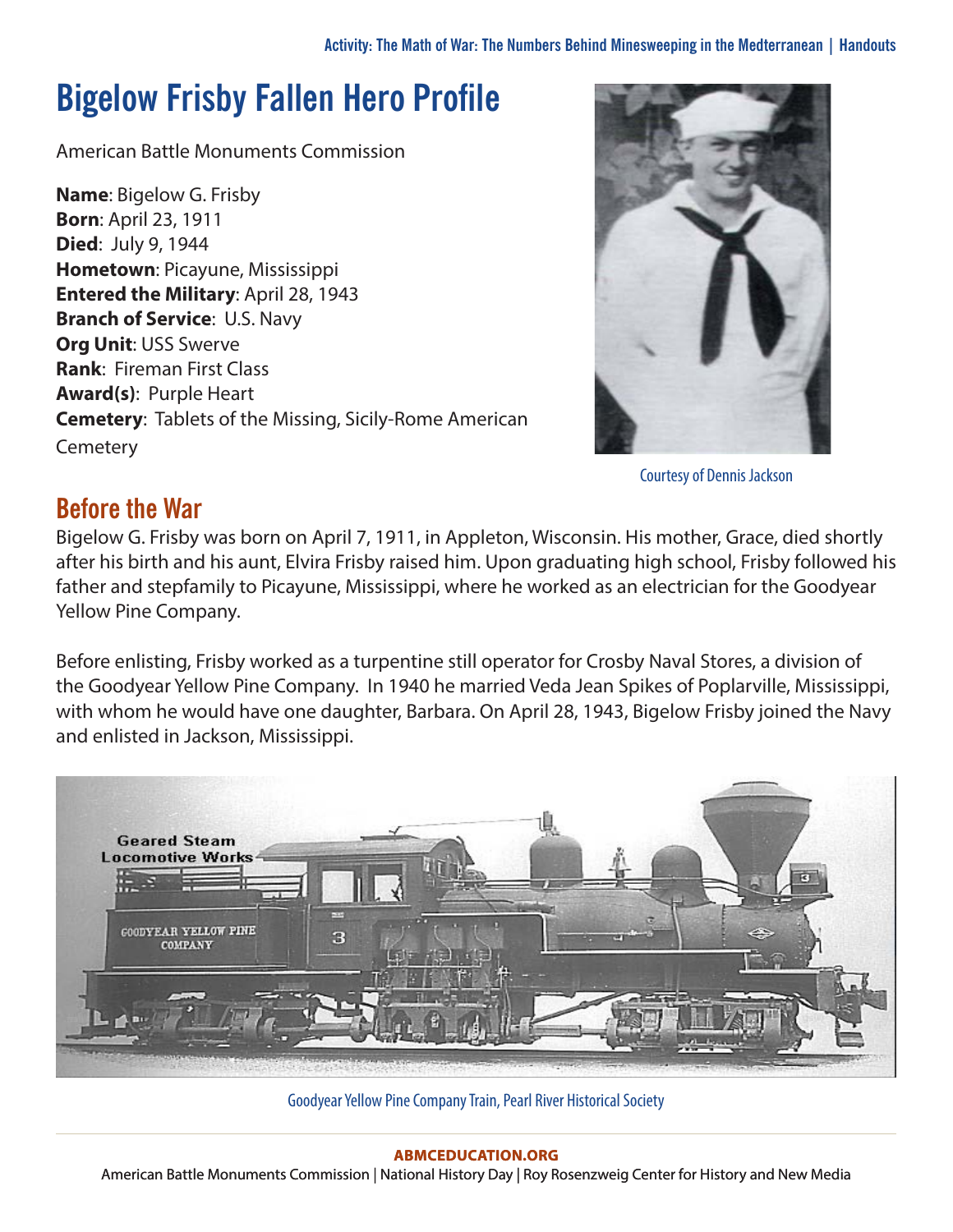## **Bigelow Frisby Fallen Hero Profile cont.**

### **Military Experience**



USS Swerve, National Archives and Records Administration

Frisby served aboard the USS Swerve, a minesweeper during World War II. Fireman First Class Frisby was a pipefitter, installing and maintaining pipe systems. He also served as the ship's mess man for a month. The USS Swerve left from Charleston, South Carolina on April 7, 1944, with a convoy to Bermuda on its way to Naples, Italy.

The ship arrived off the coast of Anzio, Italy on June 5, 1944. Over the next five days, the USS Swerve faced enemy air attacks but received no damage.

On July 9, the USS Swerve was a flagship for a sweeping run with its sister ship, the USS Seer. At roughly 1:00 p.m., the USS Swerve struck a mine and sank within 12 minutes. Of the 66 men on board, three men died from the explosion and ensuing chaos. When the mine exploded, Frisby was at his station as a lookout on the fantail. The explosion obliterated the fantail of the ship, killing him and a fellow sailor.

### **Commemoration**

Fireman First Class Bigelow Frisby's body was lost at sea, along with two shipmates. He received a Purple Heart for his ultimate sacrifice. Frisby gave his life to aide in securing Italy, a vital step for the Italian Campaign. Frisby is commemorated on the Tablets of the Missing at Sicily-Rome American Cemetery. Two months after Frisby's death, his daughter, Barbara, was born.

Frisby is remembered fondly by his family. His wife Veda Jean put it in simply, "I can't find anyone like him."



Western Union telegram alerting Frisby's family that he was Missing in Action

#### **[ABMCEDUCATION.ORG](http://abmceducation.org)**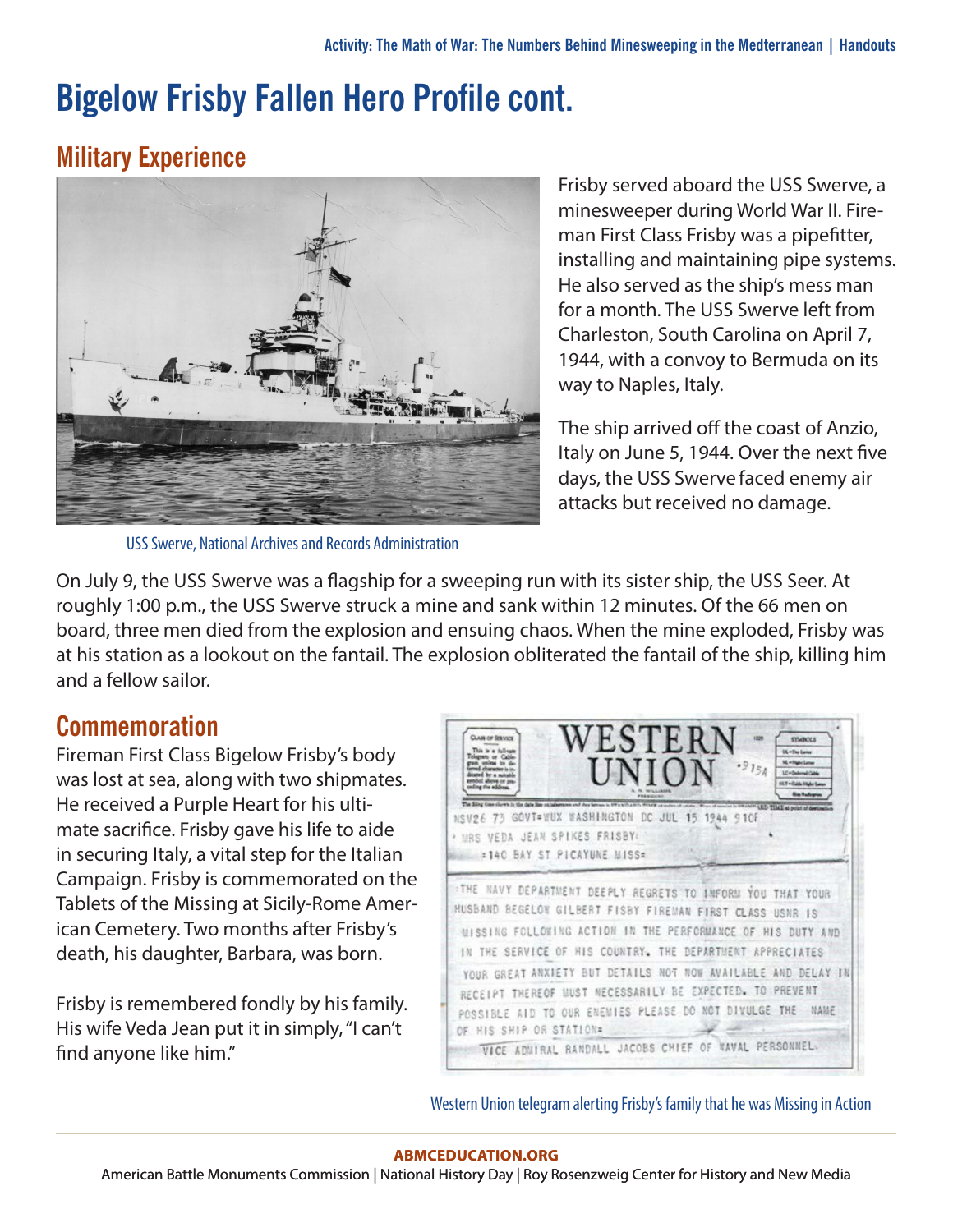C. Joseph Socha, *Don't Call me Clarence* (excerpt)

We fueled up in Italy, and prepared to practice maneuvers for the invasion of Southern France. At the fuel pier , we saw a cute spaniel pup, scampering joyfully around and shimmying up and sliding over the oil-dirty fuel pipes. His belly was pitch black. One of our crew asked who owned the dog and offered to buy him. A carton of cigarettes made "Sparky" our mascot. It took firm, repeated scrubbing to get the oily grime off Sparky's belly.

What a joy it was to have the puppy on board. He was everywhere, yipping and snipping at ankles and struggling to get loose from those who tried to hold him on their laps. We were careful to keep the pup from the skipper's sight, but Sparky somehow climbed up the ladder to the bridge, eluding our quartermaster. Then we heard the skipper's angry shout, "Get somebody up her to clean up this mess." Helluva place to unload, Sparky. The quartermaster on the bridge claims he actually saw the skipper smile. And then Anzio.

We were assigned to sweep the channels for German mines. The job was never done. So sooner had we cleared an area when low-flying German planes, late in the day, dropped more.

On Sunday, July 9th, the sea, usually calm and rich blue, was pitching and grayish green. We were lying at anchor off Anzio before our daily sweeping. After breakfast, we sailed slowly along with the USS Sear which accompanied us. There was church music on our radio, the only hint that it was Sunday.

We seemed to move reluctantly this morning. Near noon, the sun popped out briefly and vanished as quickly as it appeared. I prepared chow for our mascots - an Italian terrier "Guinea" with pointed ears and nose, and white and black markings, and Sparky. I carried the pets' chow to them and they both sniffed it and walked away. No wonder. Everybody was feeding them. I stroked Sparky's disheveled coat and laughed at he looked up at me with his sad eyes. His belly was hard as a rock.

I was at the typewriter in the radio room to write a notice to the crew about excessive feeding of our mascots. This done, I walked toward the direction finder room located mid-ship where the dogs stayed. I had just reached the whaleboat near the direction finder room when a terrific explosion hit our ship at the fantail. The force of it thumped the bottom of my feet. Hundreds of objects rose into the air above the ship. I saw huge depressors, used in minesweeping, hurtling down toward me. Debris was falling all around.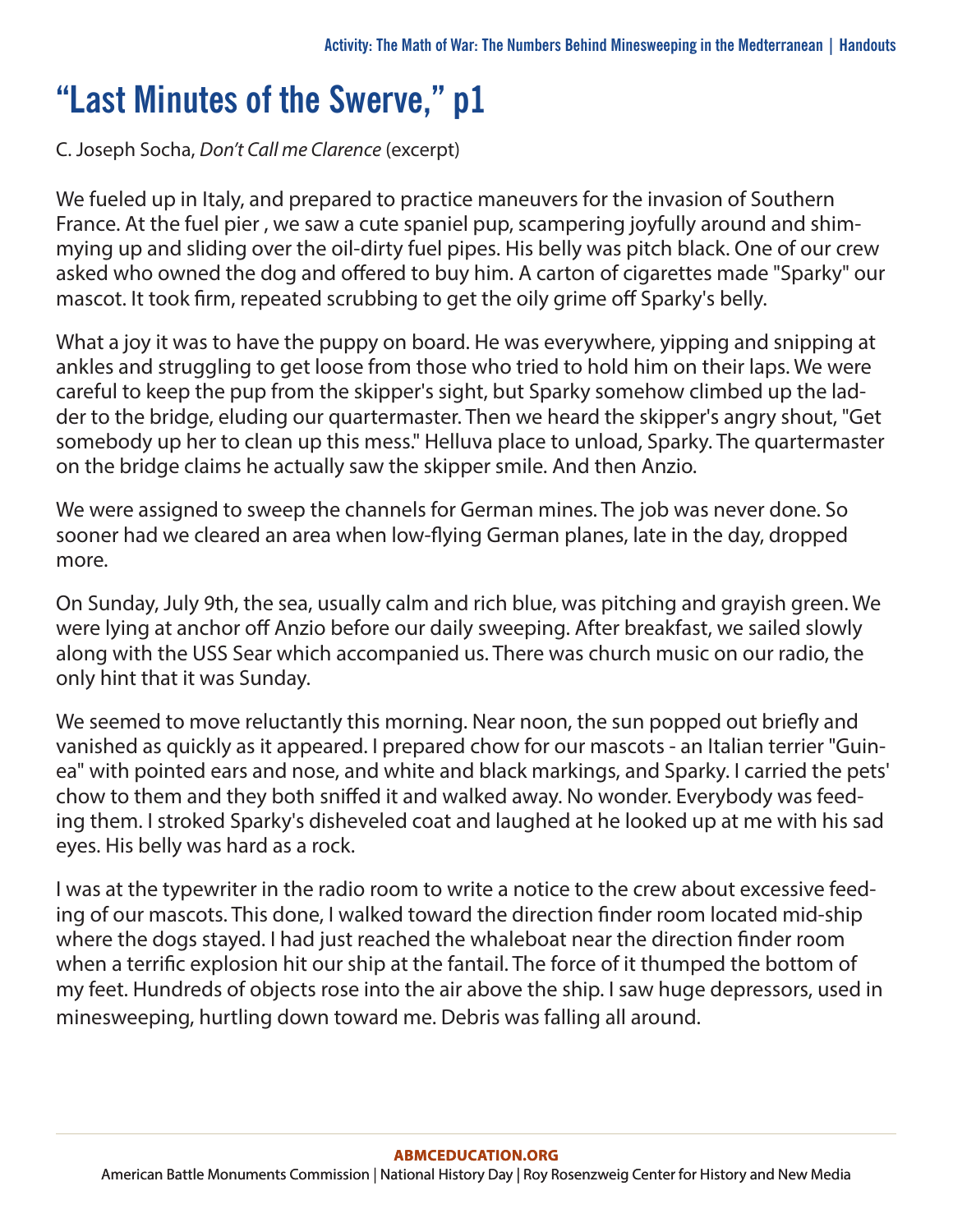General quarters sounded. I rushed to get to my life jacket and our pups danced wildly at my feet. Two of our crew were leading a shipmate away from the explosion area. He was dazed, weak and covered with blood. I ran to my GQ post on the bridge and manned the headphones to establish communication with the ship's stations.

"Forward damage control. All closures made." I repeated the report to the navigator in charge on the bridge.

I called after damage control. No answer. Aft engine room and forward engine room answered. Gyro room. "Aye," came a quiet voice. This was Stoddard, one of the men we lost.

After damage control did not answer, I walked out to the port wing of the bridge and looked back. The fantail plates were buckled. I heard shouting and sounds of frantic activity.

The navigator shouted to me. "Check the depth charges. Have after damage control or get someone there."

I couldn't get aft damage control and called forward damage control to do it. Damage by depth charges would kill survivors in the water. A relief! "Bridge. All depth charges are set on safe. Two of them are missing." I relayed this to the navigator.

The ship began to list slowly to port and I was alone on the bridge. The navigator appeared and shouted, "Come on. Let's get out of here." The list was about 45 degrees and still rolling. I gave the abandon ship call over the phones and struggled to disengage them from my neck.

Books and articles were whizzing past me. My feet were losing traction on the deck. I yanked the phones off in a final effort and struggled up the steep-tilting deck to starboard and reached for the starboard door to chin myself onto the starboard wing. The ship lurched faster to port. I was beginning to doubt that I could get out of here. I chinned myself upward and managed to throw a leg on the bridge guardrail and pulled onto the side of the ship.

Above me our chief quartermaster was shouting to the men in the water. "That way. That way. Swim that way!" His desperate voice directed survivors to swim away from the suction that sinking ship would create. Our survivors were swimming in different directions away from the ship, some shouting and calling out to each other.

I looked up and saw our chief quartermaster standing up to my left continuing to shout to the swimmers. My pants slid further down on the hull and my jacket caught on a pip and I got busy untangling. My lifejacket strings were not tied yet, and I hurried to fix that. Finally, standing on the ship's keel, I jumped into the water. It was cool and my feet felt strangely ticklish as the sea squeezed into my shoes. I was underwater briefly and coming up when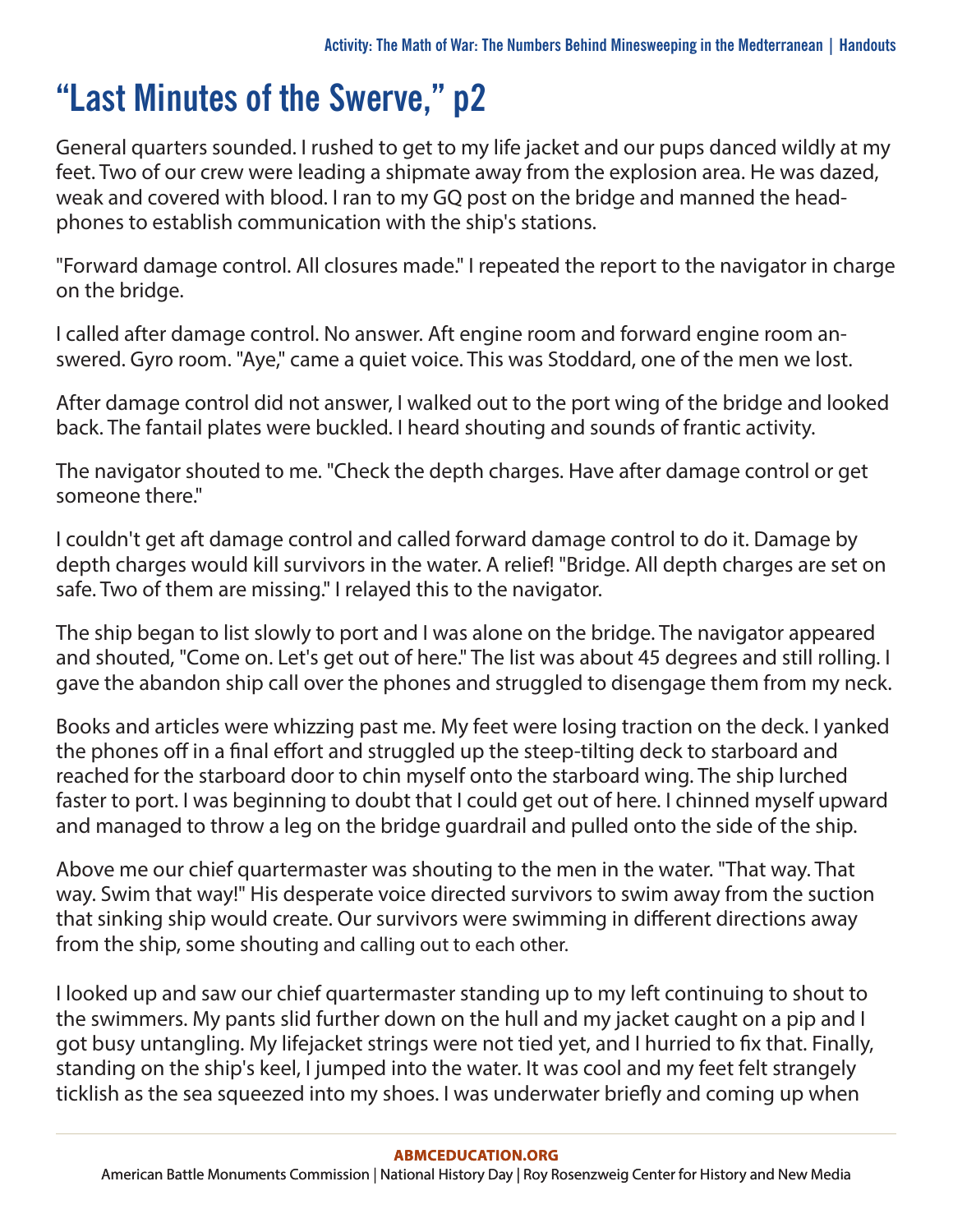something splashed over me. It was our chief quartermaster who had slipped and tumbled in past me.

The lifejacket kept me floating but it was an effort to keep my face above the slap of the waves. I struggled to slip off my shoes. Then, about a hundred feet away from the ship, I looked back and saw the Swerve sinking aftward and the bow slowly rose. The bow rose straight up. Our focsle's three-inch gun pointed straight up. I heard tinkling of steel objects sliding on the deck. For a moment the Swerve seemed suspended, struggling not to go under. Then, with a sigh, it slowly slid beneath the water. I looked around and saw our survivors watching the last moments of the Swerve. Not a sound from anyone now. Then, gradually, the shouting and talk resumed.

We shared and cared for each other and this contributed to the remarkably low loss of life considering how fast the Swerve sank after being hit. We lost three, two killed instantly by the explosion while at their post on the ship's fantail, and one went down with the ship.

The shipmate I saw earlier helping a mate with a bloody face gave his lifejacket to someone who was unable to get his in time. Later he swam over a hundred feet to a cluster of sailors shouting encouragement. Our chief quartermaster who had been shouting directions to those in the water had been seen earlier looking in and out of flooding compartments, rescuing those who needed help. One injured mate sat on deck too terrified to move until another crewman yanked him up and threw him overboard. In this effort he sustained an injured back and was one of our hospitalized cases. Our engineering officer was seen swimming about helping those needing assistance and encouraging all he met. Our bosun warrant officer swam back to the ship as it was settling, to rescue a shipmate who was so frightened he could not let go of a line he clutched.

Even with a lifejacket on, it was tiring because you had to swim to keep your face out of the slapping waves. If you stopped swimming, your face slipped beneath and forced you to struggle up again.

The USS Seer, our sweep partner, came upon the scene. Their crew jumped in to help and brought us aboard. They removed our wet clothing, gave us blankets and some of their own clothes, and hot coffee. One offered a swig from a quart of whiskey. It felt good going down.

Danger was past now but I kept waiting to hear an explosion again, and kept looking around to be sure we were safe. Long after, I kept expecting a blast to come from somewhere around a corner.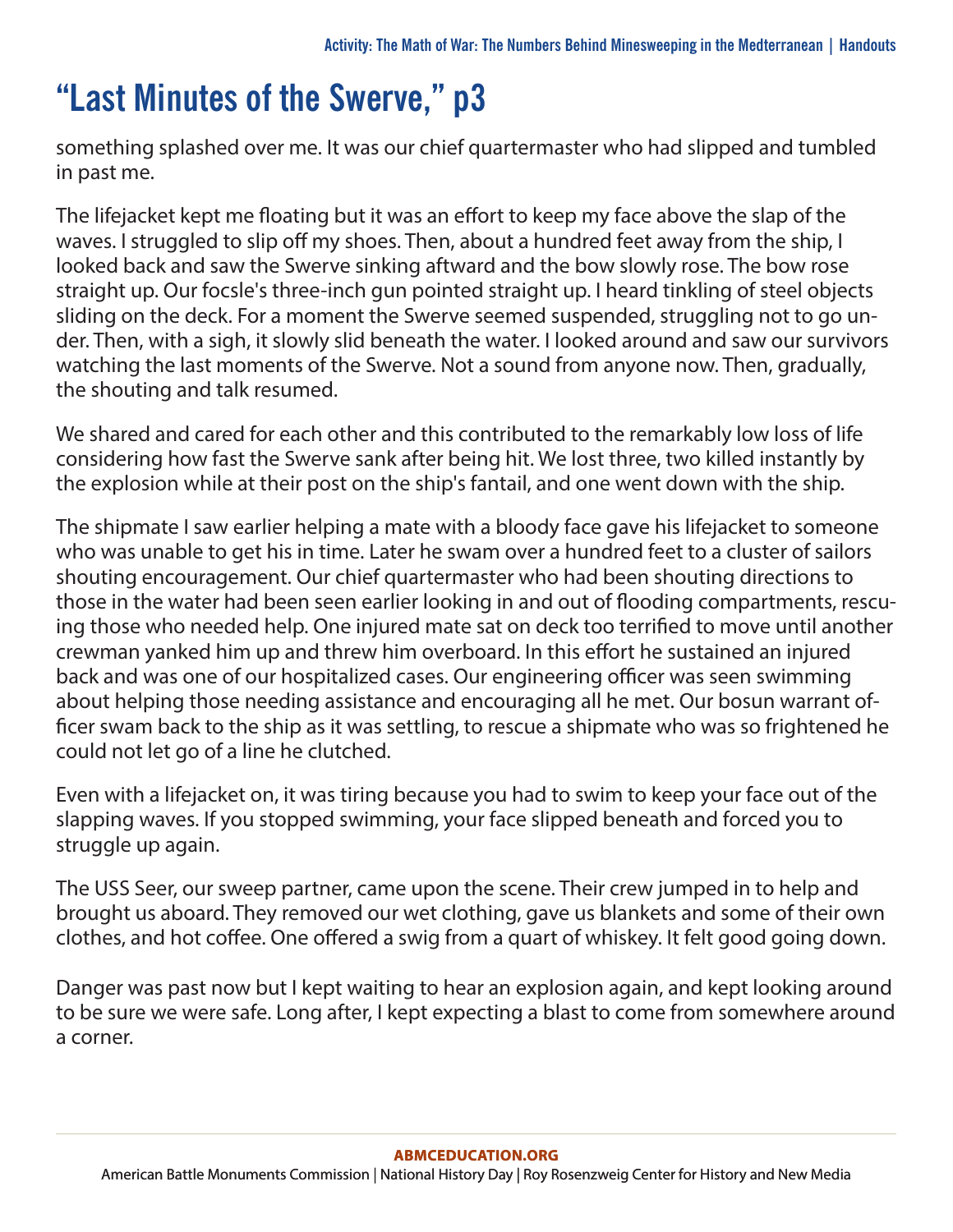We compared notes on what had happened. The explosion had blown two huge depressors clear over the bridge onto the fo'c'sle. And one on the bridge. Depth charges weighed four hundred pounds! Our whaleboat along which I stood when the explosion occurred, was said to contained a twenty millimeter gun and magazine and a huge cement block of about one hundred pounds. Another mate claimed that when he looked below the after storage compartment, he saw nothing but the sea. The bottom was gone.

Official log entries on the Seer notes that the Swerve sand on twelve minutes after being hit, and only a minute and a half after she settled on her side. We lost three men and had ten hospital cases. Some saw our mascot, Sparky, sitting on the boat deck, whimpering and shivering. Neither of our pups survived.

We were taken to the Naval base in Naples and issued replacement clothing and gear. We sat around, lost, talking over and over the last minutes of the Swerve. There were moments of recurring shock, a feeling that at any moment, right around the corner, BAM! It would happen again.

C. Joseph Socha, RM3/c USS Swerve.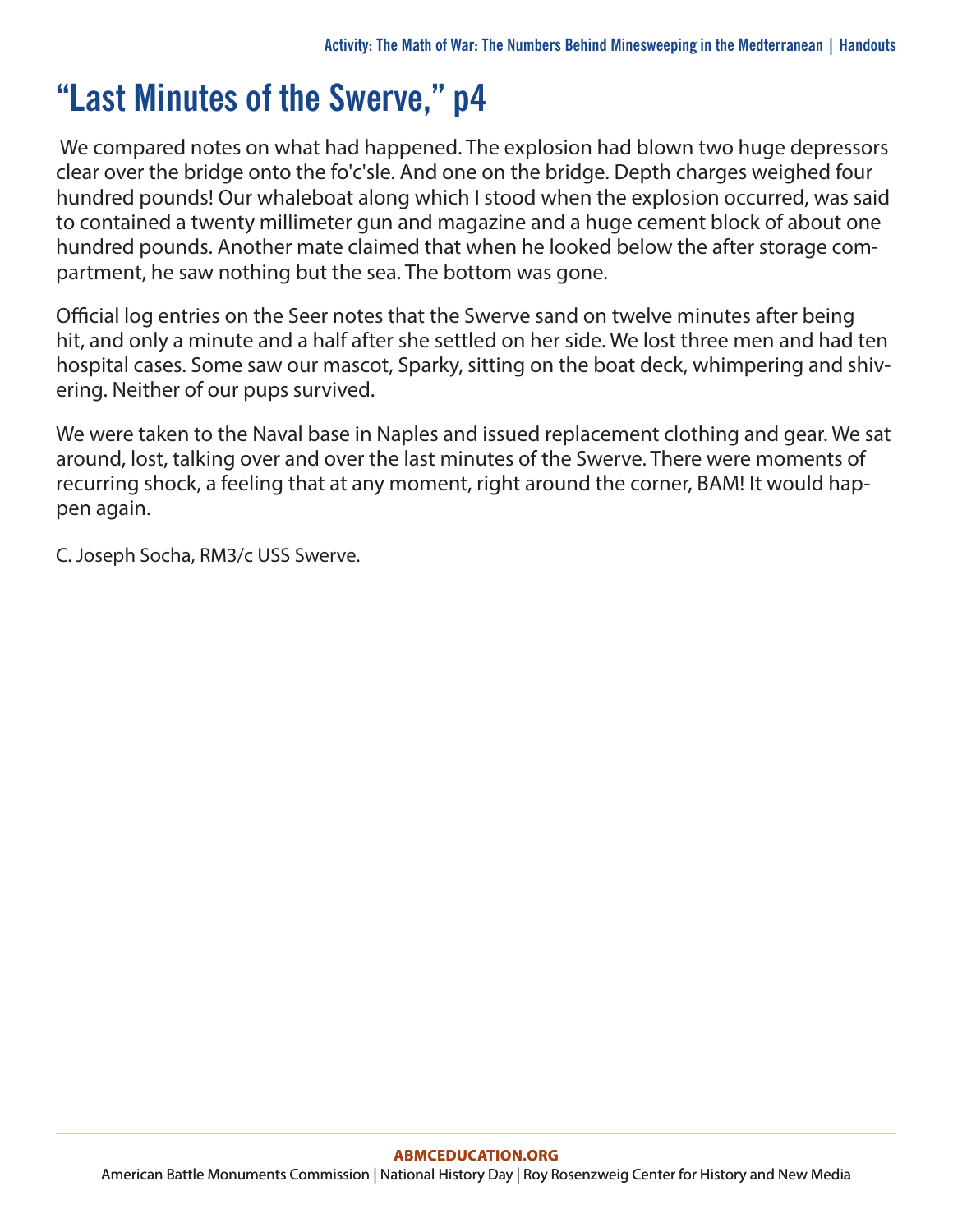British Broadcasting Corporation

Robert Tait Jackson Born Leeds in 1924 Brought up in Hawick in the Borders of Scotland. My father was a cloth designer, a Scotsman from Peebles, my mother came from the West Riding of Yorkshire. Attended Ashville College, Harrogate. I Left there in 1942. Attended Galashiels Textile College, for 3 months then joined the Royal Navy.

Part 1.

I joined under an Admiralty scheme called the Y scheme, which was for 18 year olds with a sort of a secondary school education. Under the scheme there was the prospect that they might possibly be officer material, but there were no promises. You had a special medical, which I had in Edinburgh and you joined up as a rating like everybody else, as an Ordinary Seaman. Then you went to sea for a minimum of 3 months, I actually went to sea for 6 months, and then I went down to Portsmouth. There I was interviewed and I passed the interview board and was appointed to the naval RNVR Officers Training College, which was HMS King Alfred, based in Brighton and Hove.

There was Moden School in Brighton, then Lancing College in Shoreham and afterward at King Alfred Baths in Hove. You were there for 10 weeks as a cadet, then 2 weeks as an Officer under training. The navigational training was quite ingenious, on the cricket field at Lancing College it was laid out with sort of white markings, showing rocks, Lighthouse's, buoys and various navigational hazards. We were supplied with 'Walls' ice cream 'Stop-me and buy one' barrows, upon which the top of it was a chart of this field and a boat's compass. There were two of us per barrow, one pedalled it the other one acted as Navigator and that was how we learnt our pilotage and coastal navigation.

It was a very effective method of training actually, we also did fleet manoeuvres where you would have 4 ice cream barrows peddling round in line ahead and someone would say alter course, and we would alter course to another formation. It was a most effective way and a very simple way of training. It always struck me as being quite amusing ending up as I did working for Unilever, that I had peddled one of their 'Walls ice cream barrows!

I think the naval training was brilliant, ratings training at HMS Ganges, it was 12 weeks, and the Officer training was also 12 weeks but you learnt an enormous amount. In fact I have often thought since that the education authorities could have learned an awful lot from the Admiralty method of training it was very good.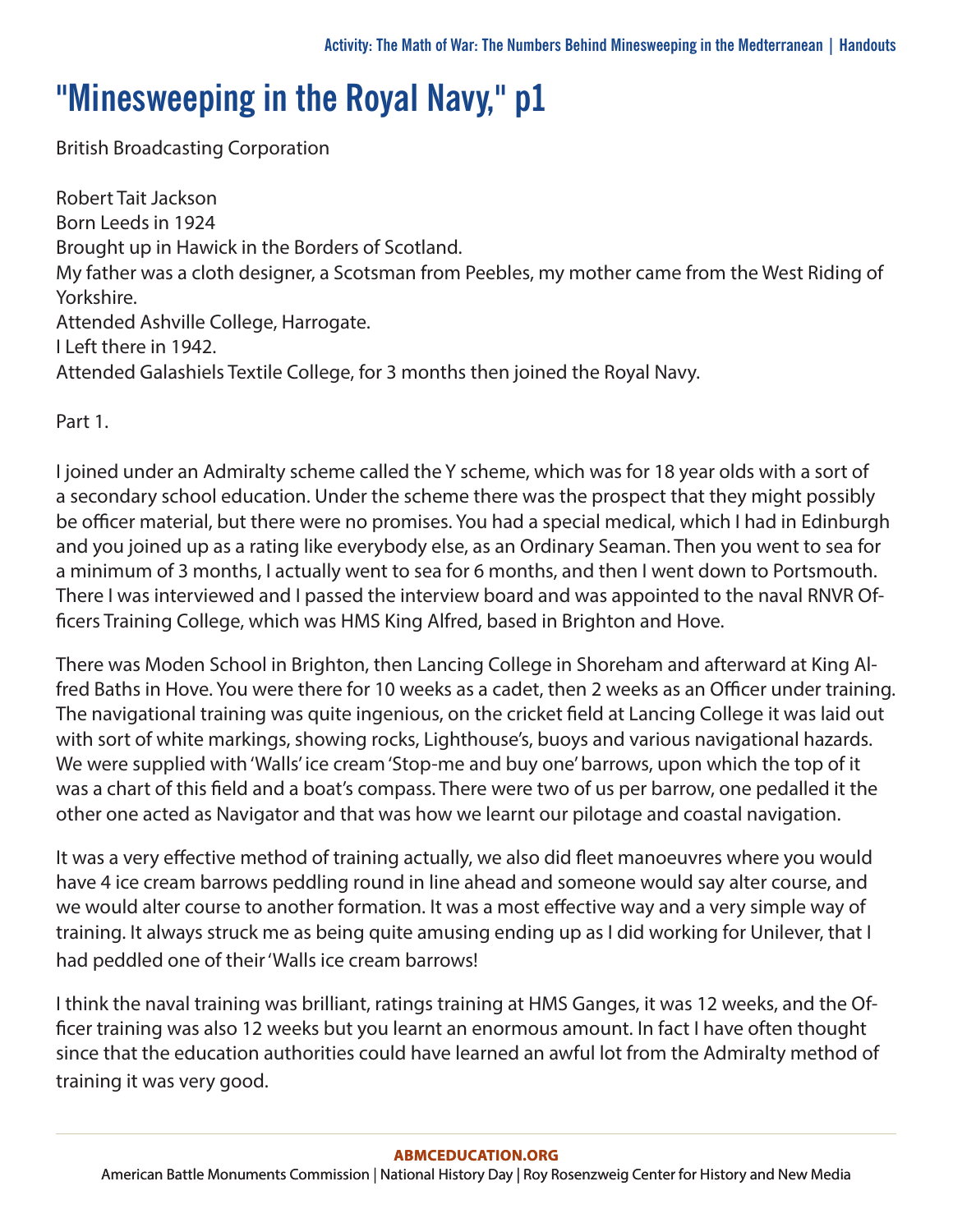I met one or two of my school contemporys there, I even met a chap with the same picture of a girlfriend as I had whom he ultimately married. In December 1942 I finished my ratings training then I went to sea in HMS Cumberland a County Class Cruiser of 10,000 tons and spent most of my time in the Arctic, including Iceland, Murmansk and Spitzbergen. Then I went down to HMS King Alfred in July 1943 and was commissioned in September 1943. Then I was a Temporary Acting Sub Lt, RNVR at age 19 and a half, if I had been under 19 and a half then I would have been a Midshipman, which in the navy was always known as the lowest form of humanity — commonly known as a Snottie!

Luckily I was just over the 19 and a half limit so I became a sub-Lt. Next I was appointed to HMS Western Isles in Tobermoray, where the base was run by the infamous Commodore 'Monkey' Stevenson, who organised the training of escort vessels, Corvettes, Frigates, Destroyers and Trawlers in the art of sinking submarines. I was there as an Officer under training for 3 months, and 'Monkey' had a nasty hobbit of sacking officers of visiting vessels. HMS Pickle a Fleet Minesweeper came in during December 1943 and he sacked the Asdic Control Officer so I had to replace him and this was how I started in my Minesweeping career. The 'Pickle' was an Algernine class Fleet Minesweeper of about 1,000 tonnes, with a compliment of 8 officers and 110 ratings.

My first experience of minesweeping was off the east coast of England we were based in Harwich and during the war there was a swept channel all the way from the Thames up to the Forth. This channel had to be kept open and so we used to sweep part of it, up off the coast of Norfolk, and also we would escort east coast convoys there as well. It was better known as 'E-Boat' alley because the 'E-Boats' used to come out at night and lay magnetic mines by the buoys that marked out the swept channel.

You had two basic types of mines, there was the old fashioned sort the type you see at the seaside as a collecting box, which was a moored mine. This was anchored by a cable and floated just below the surface of the water, it had horns on it and if a vessel hit one of these horns it went off. The method of detonation was quite simple, the horns were soft and they contained a file of acid and when they were hit the acid file would break. It would then form up in a primary cell which created a current, which the worked the detonator. The other type of mine was known as a 'ground'-mine, that was used in relatively shallow water and lay on the seabed. It was activated either by magnetism or by sound. In the case of the moored mine we had a serrated wire which we towed behind us, on our quarter. This cut the mooring wire, theoretically, the mine would float to the surface and then it would be sunk by rifle fire or exploded, whichever happened first.

In the case of ground mines, with magnetics we had what was known as the 'Double L' sweep. It consisted of two cables fastened together one was 500 yards long the other 300 yards long and on the end of each cable was an electrode. This formed a magnetic field behind the ship, as the ship was de-guassued in theory we would go over the mine and wouldn't detonate it but the magnetic field astern of us would! So of course you got this violent explosion behind you with no warning, it

#### **[ABMCEDUCATION.ORG](http://abmceducation.org)**

American Battle Monuments Commission | National History Day | Roy Rosenzweig Center for History and New Media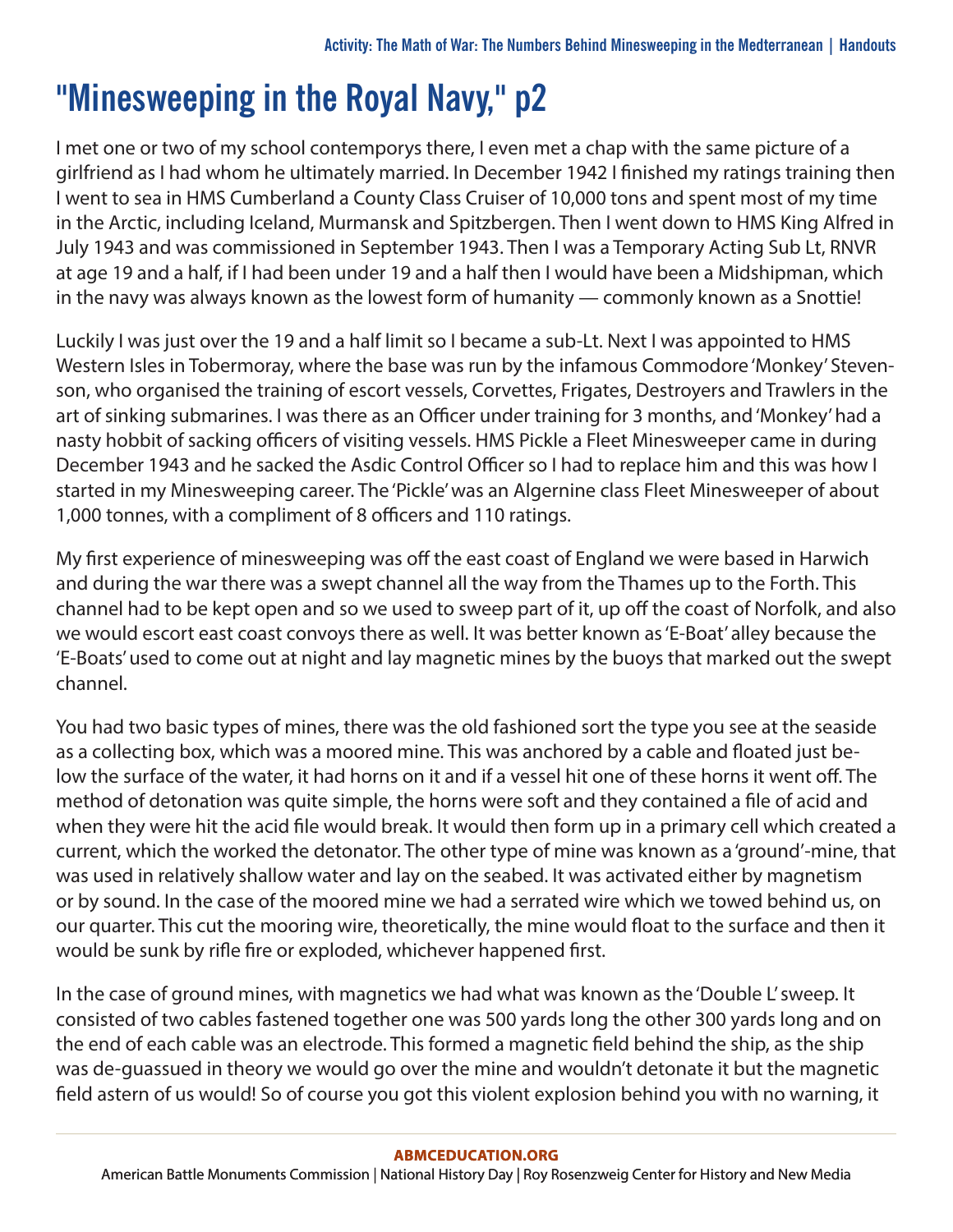did sort of shake you up a bit.

With the acoustic mines you had a large bucket shaped container and inside which was a Kango-Hammer, the sort that chaps dig holes in the road with. It used to make this God-Awful clatter and this was lowered under the ship and you hoped it made a lot more noise than the ship, and would put the mine out before you got there!

Towards the end of the war the Germans became quite ingenious, they would fit these ground mines with an actuation mechanism, which could be anything up to 1 to 15, in other words they wouldn't go off until the 14th ship had gone over or the 10th ship or whatever. So of course you never really knew when an area was clear you had to continually sweep for magnetic mines because you probably might have to go over one 15 times before the thing would explode, so it was very difficult to declare an area as safe.

Then, during the Normandy invasion the Germans introduced what was know as the Oyster Mine and this had a sort of little set of bellows in it and when the ship passed over the displacement of the ship altered the pressure on the sea-bed and this activated the mine, now these, we couldn't sweep. The only protection was to move very slowly and the speed depended on the depth of water and the displacement of the ship. For example a 1,000 tonne Minesweeper was allowed to do 7 knots in 10 fathoms a Battleship was only allowed to do 3 knots. Other complications were, when the Germans in the moored mine fields used to put sweep-cutting devices, so we'd end up loosing our sweeps, all making it rather difficult.

When you swept a channel we had trawlers what were known as Dan Layers and they left little bouys rather like the bouys you see on lobster pots, which would mark the swept channel.

### Training for D-Day

We were based at Harwich until the spring of 1944, then we went round to Portsmouth for various exercises prior to the Normandy operation. Exercises included sweeping at night particularly crossed tide, because when you are sweeping you have to be sure you know the exact piece of seabed that you have gone over. So if you are sweeping with the tide either coming from either the starboard or the port side you will drift with it so your course had to be altered to allow for this.

#### D-Day Sweep

In the case of the D-Day sweep, which was a night sweep, these bouys had little lights on them and they marked the swept channel, acting as a guide for vessels following the sweepers. On completing the sweep you could see the windows of the houses, we were perhaps 3 or 4 miles off the beaches, but then the inshore minesweepers went in further, the little motor minesweepers went right insure.

#### **[ABMCEDUCATION.ORG](http://abmceducation.org)**

American Battle Monuments Commission | National History Day | Roy Rosenzweig Center for History and New Media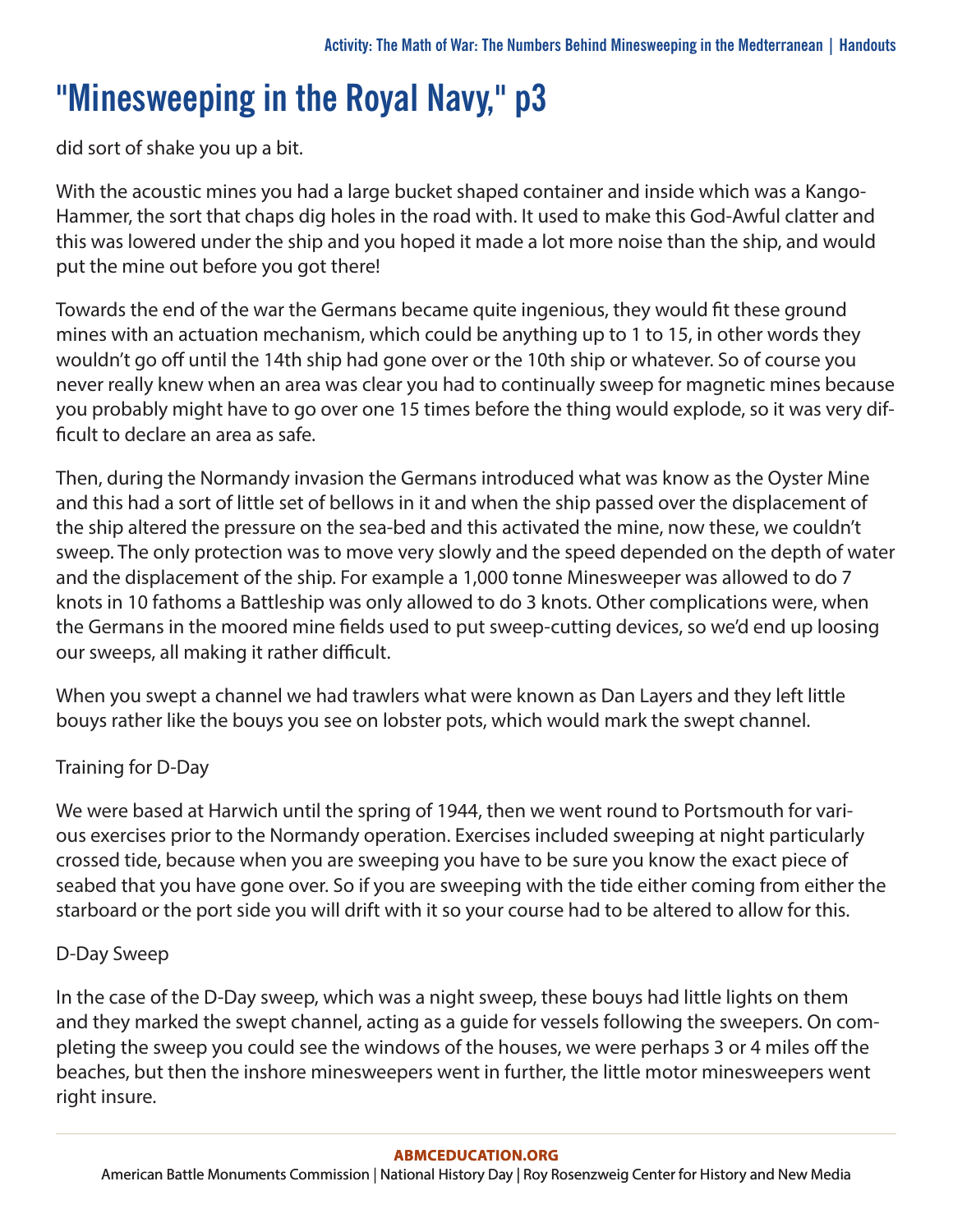Also some motor launches were converted for sweeping, in-fact on D-Day we had two Motor Launches ahead of us to sweep before the Fleet sweepers came in, because they only drew about 4 feet of water so if there were any mines anywhere near the surface they would cut them before we came along.

Part 2.

To follow of D-Day and later service in the Far-East, including minesweeping off the Nickabar Islands.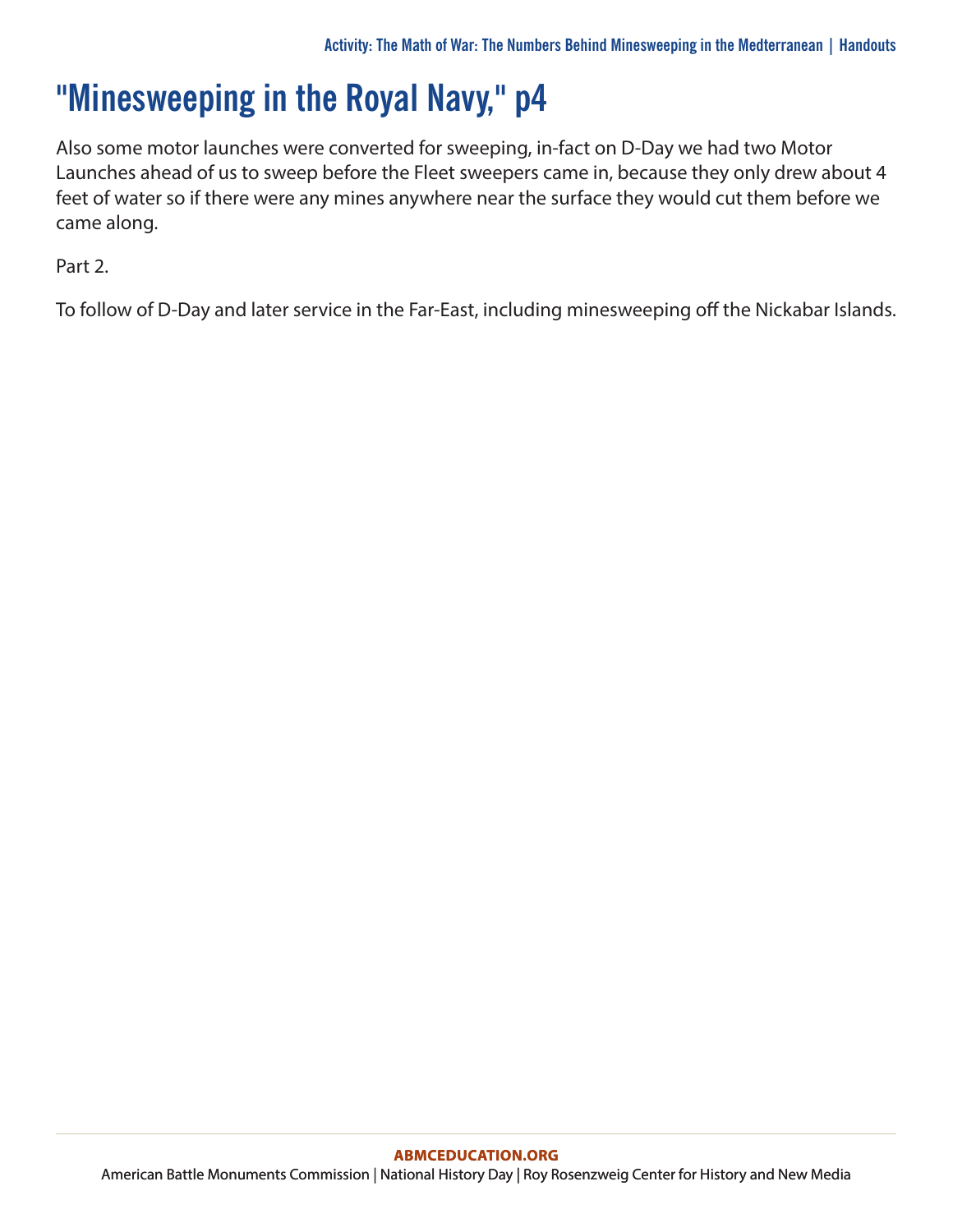# **"Idaho StoryCorps: World War II Minesweepers Recall Life At Sea," p1**

Samantha Wright Boise State Public Radio

Life aboard a minesweeper in World War II was dangerous duty. The boats swept harbors and coastline for the deadly underwater mines planted by Germany and Japan. Two men, who now live in Idaho, were part of the U.S. Navy's minesweeping fleet.

John Burns and Robert Haga each served on different ships. They met at the Warhawk Air Museum. Every first Tuesday of the month, the museum hosts a get together, known as the Kilroy Coffee Klatsch, to meet and swap war stories. Burns was wearing a hat with the name of his minesweeper, the USS Medrick. Haga wore a similar hat, from the minesweeper the USS Chickadee. Burns says they were immediately bonded as soon as they saw each other's hats.

Haga's ship went to Normandy June 5, 1944, the day before the Allied Invasion. Their job was to clear out mines before D-Day to allow troop ships to land in France.

"We swept at night and we swept during the day," said Haga. "On June 6, when daylight came, the Germans really opened up fire and we opened fire too, our big ships which were behind us because we had swept the path for them. They were shooting over us. Had they sunk us minesweepers, I think it wouldn't have been the invasion that day, they would have probably had to call it off until they could get something going somewhere else, where it wasn't as dangerous with the mines."

"The troops would not have been able to land if it wasn't for us minesweepers," said Burns. "We swept all around the islands of the South Pacific during the war. Then we went into Japan. They had to go into Tokyo and sign the peace treaty. My ship, we mined Kobe Harbor, all around the China Sea side of Japan."

Burns' minesweeper, the USS Medrick, was a small craft. There was a crew of 33 with three officers. It was made of wood from top to bottom so the magnetic mines wouldn't be attracted to it. The Medrick went in first, into unknown waters, to find the mines before the other ships came in.

"It was dangerous," explained Burns. "We knew where the charts were on the mines, but there were some that came loose. They were floating, but some did not float to the top. They were under the water but they were caught on something.